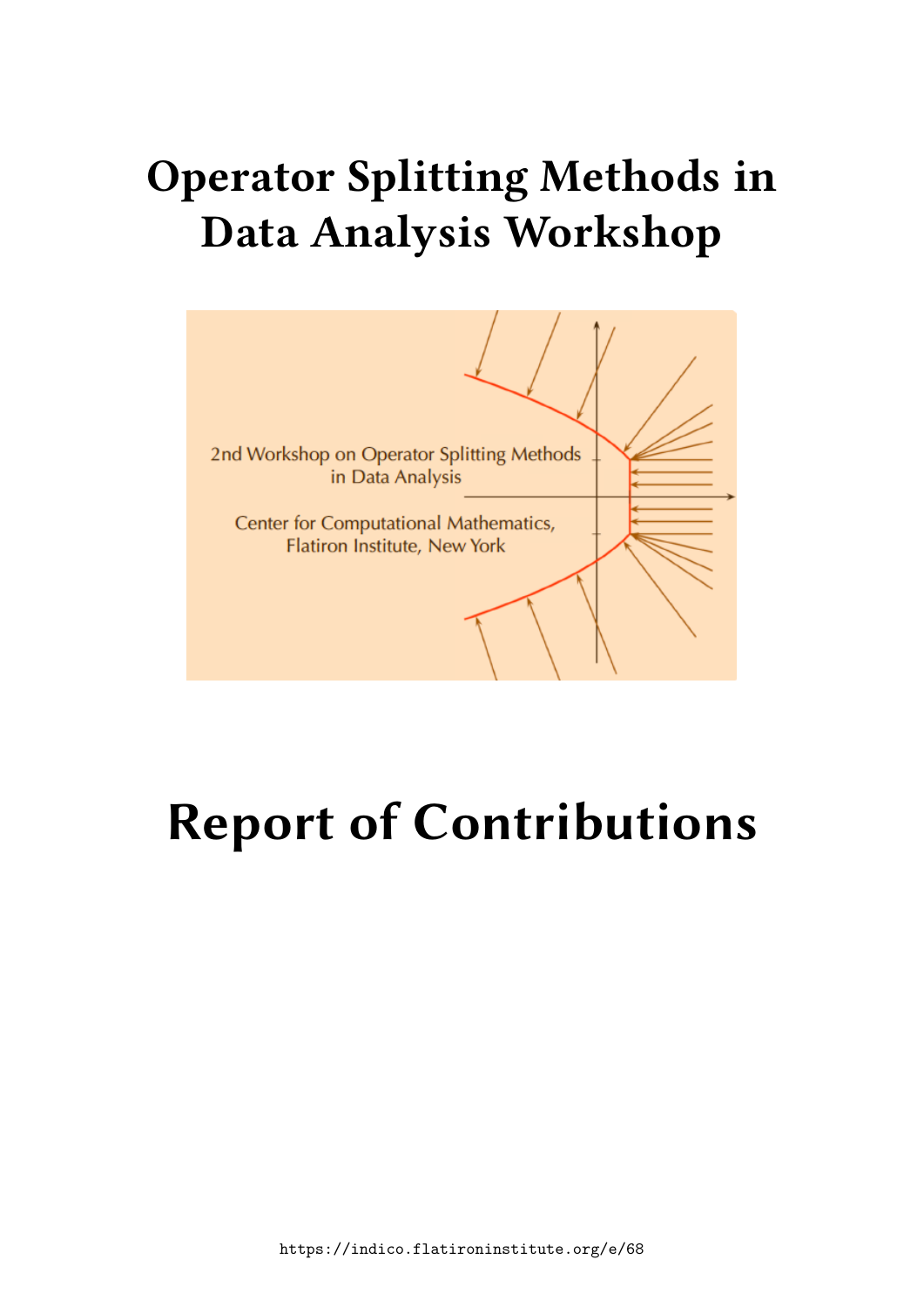Contribution ID: 1 Type: **not specified** 

#### **Welcome remarks by Patrick L. Combettes and Christian L. Müller**

*Wednesday, March 20, 2019 9:00 AM (15 minutes)*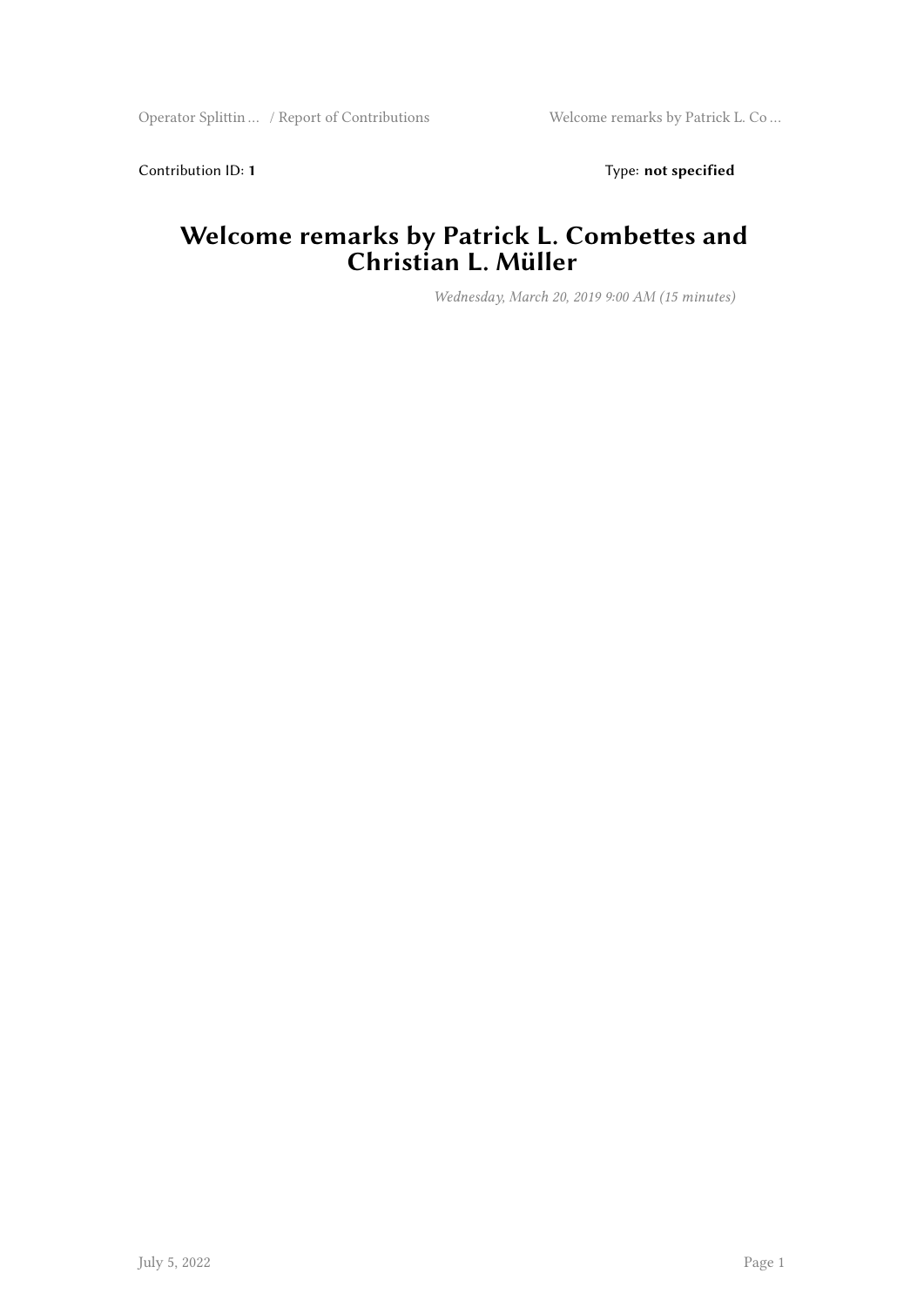Operator Splittin ... / Report of Contributions Saverio Salzo

Contribution ID: 2 Type: **not specified** 

#### **Saverio Salzo**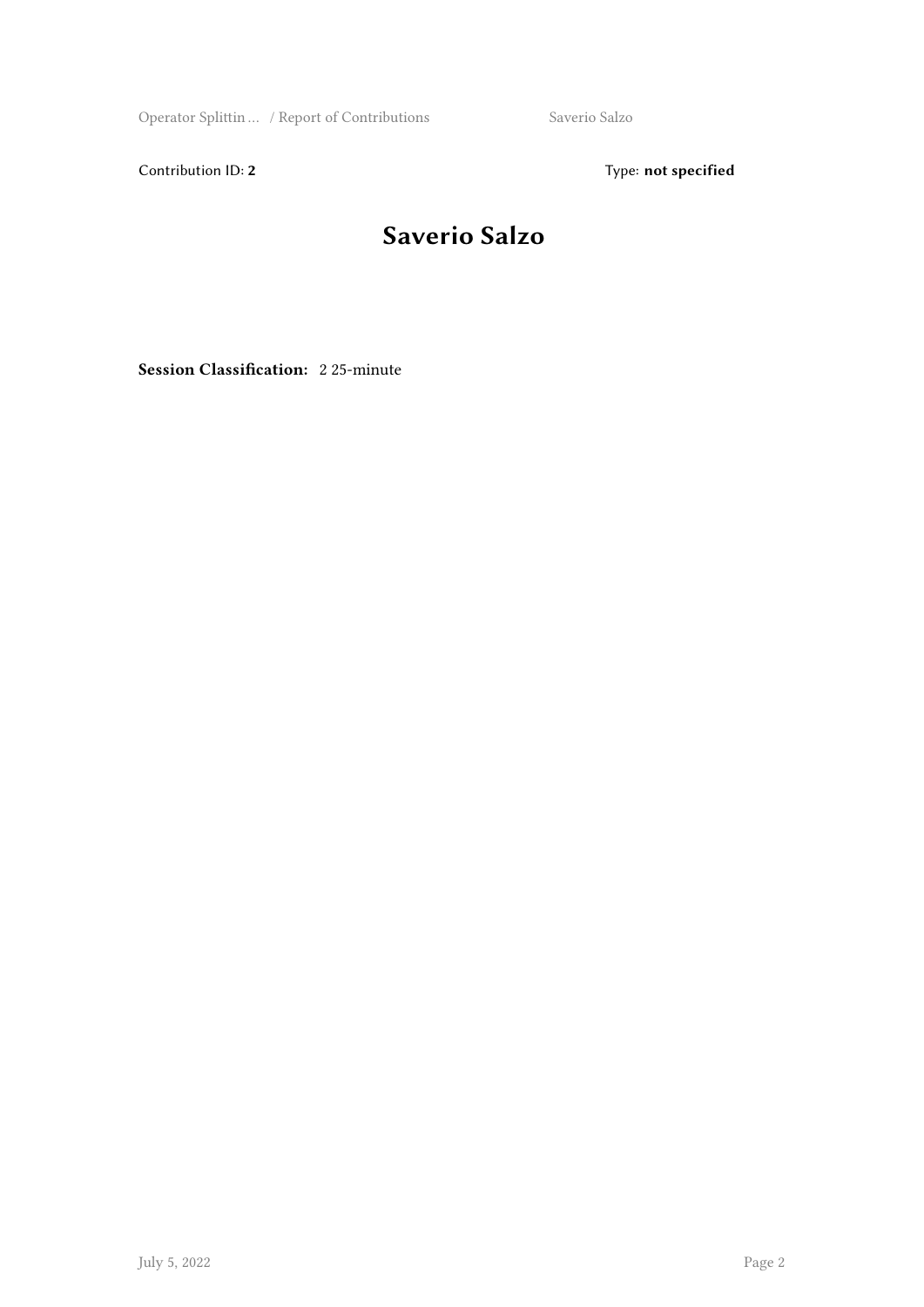Operator Splittin … / Report of Contributions Ivan Selesnick

Contribution ID: 3 Type: **not specified** 

#### **Ivan Selesnick**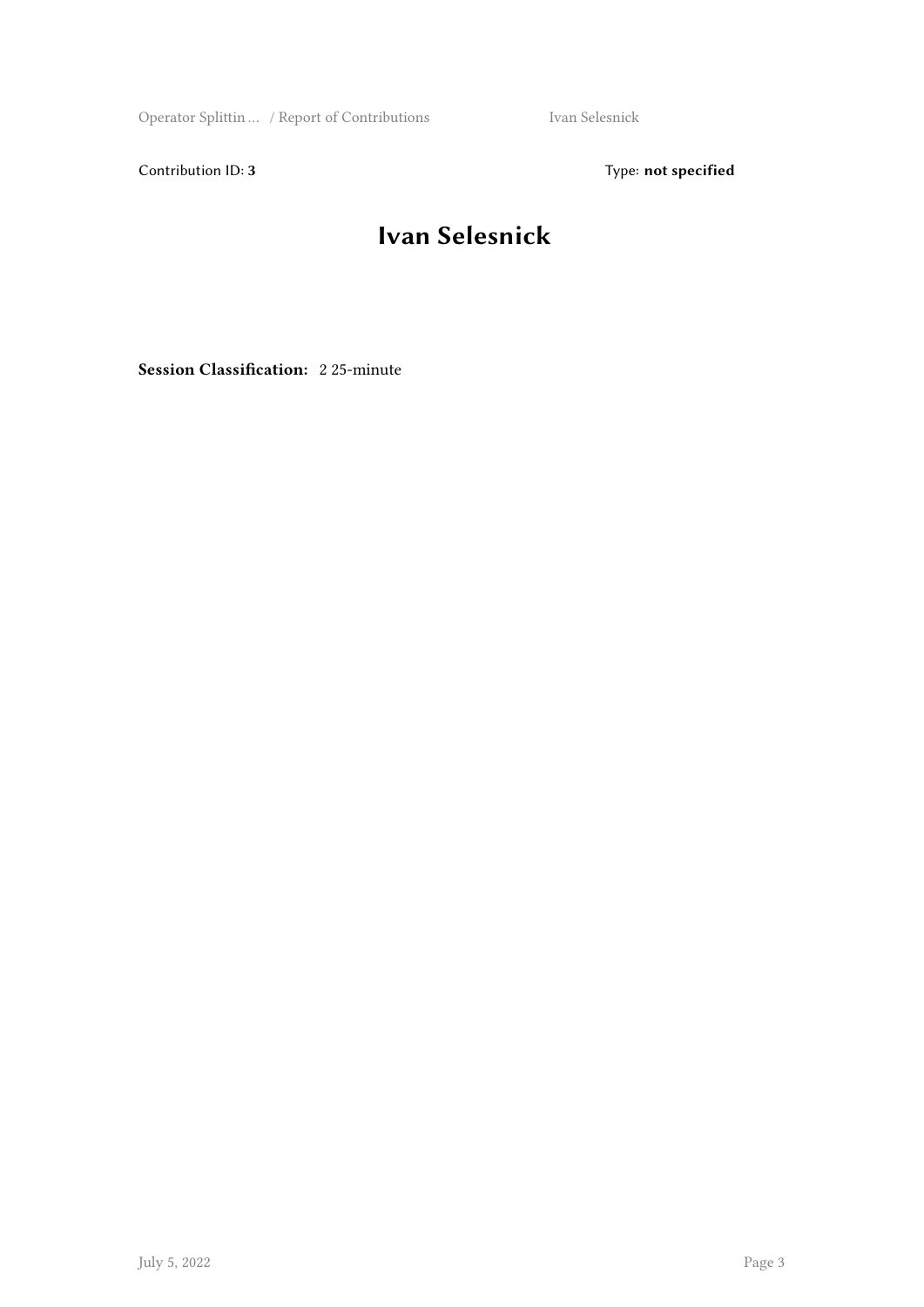Operator Splittin ... / Report of Contributions Noah Simon

Contribution ID: 4 Type: **not specified** 

#### **Noah Simon**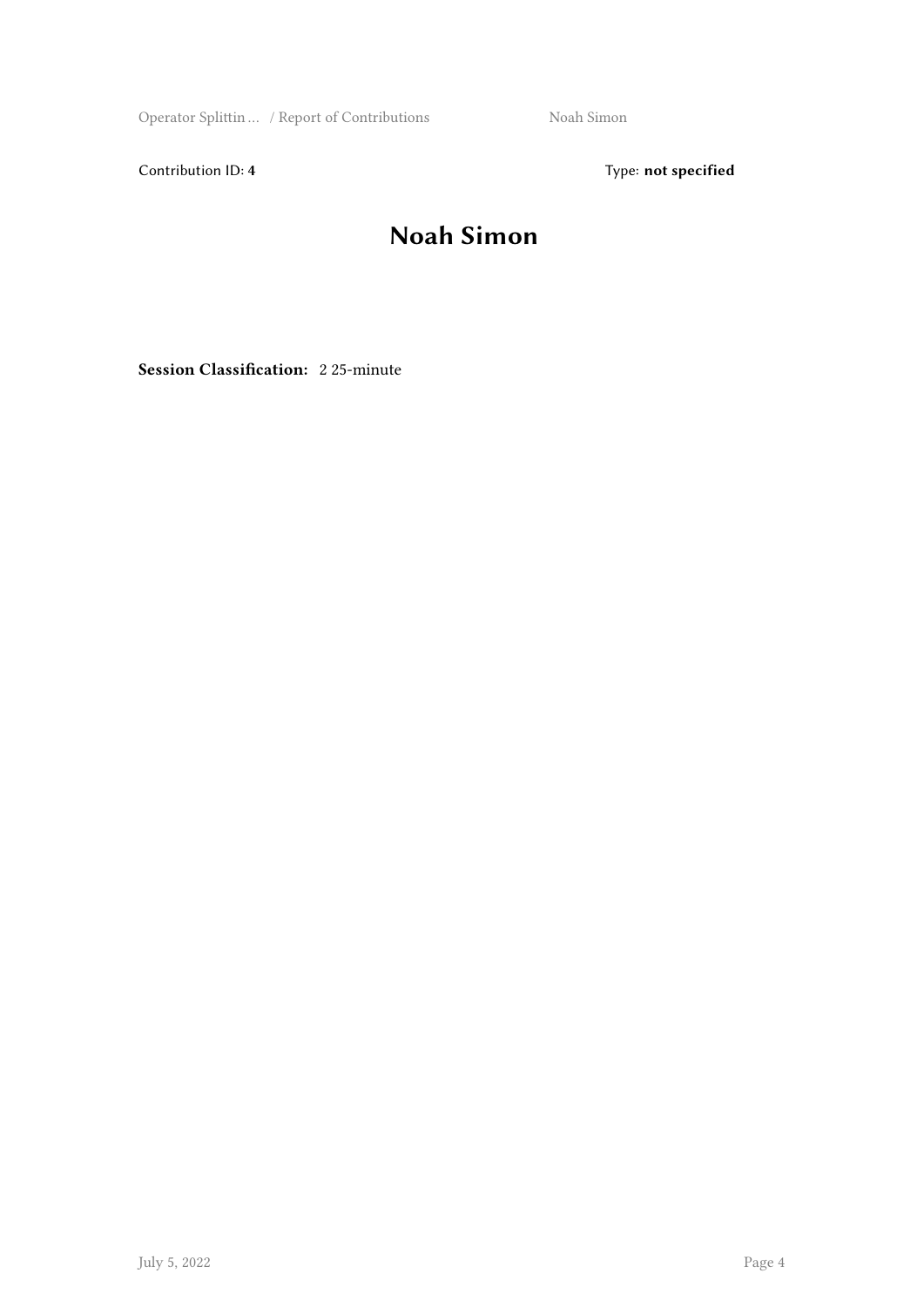Operator Splittin … / Report of Contributions Break

Contribution ID: 5 Type: **not specified** 

#### **Break**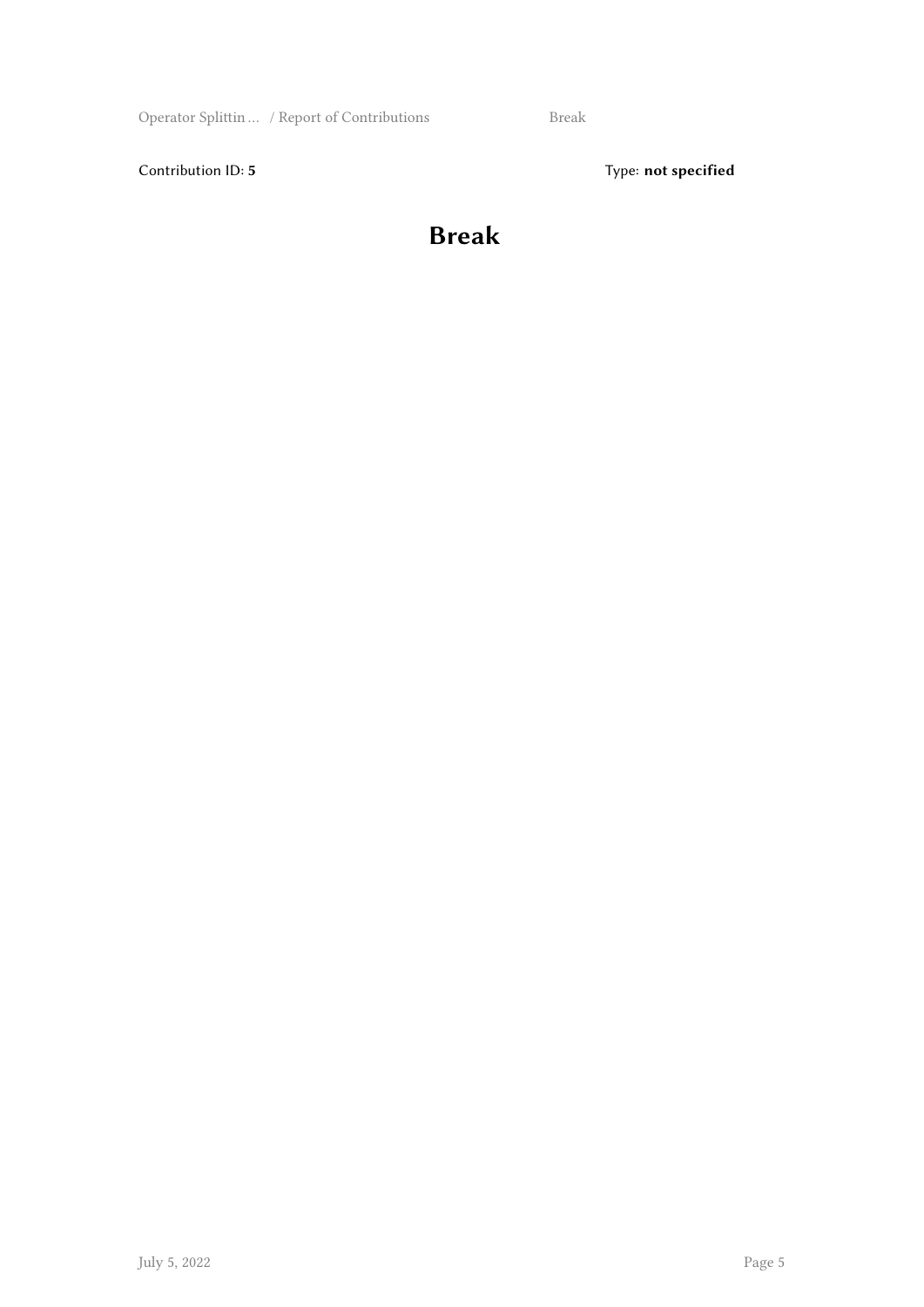Operator Splittin … / Report of Contributions 2 25-minute talks

Contribution ID: 6 Type: not specified

#### **2 25-minute talks**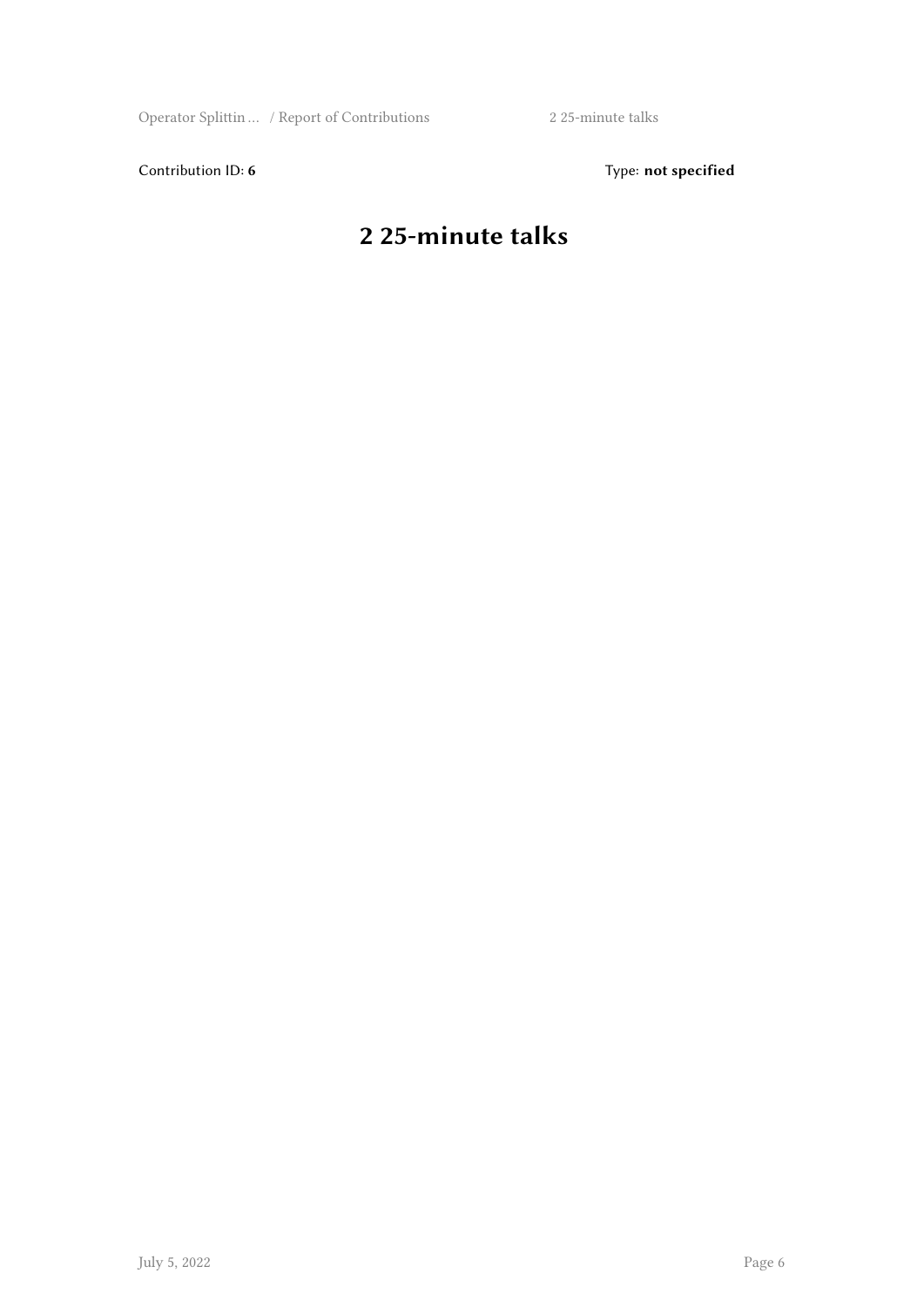Operator Splittin … / Report of Contributions Sylvain Sorin

Contribution ID: 7 Type: **not specified** 

## **Sylvain Sorin**

*Wednesday, March 20, 2019 11:15 AM (30 minutes)*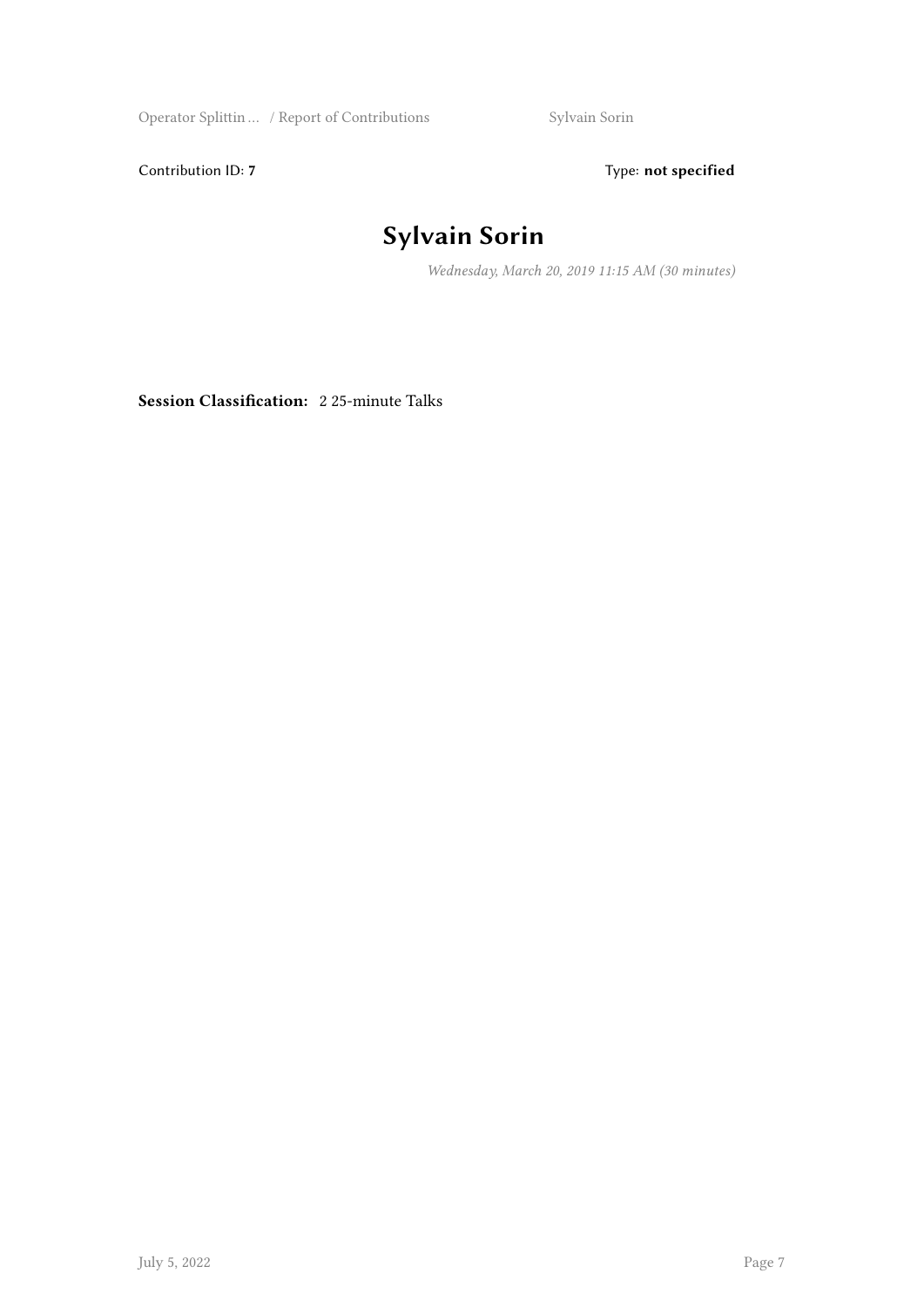Operator Splittin … / Report of Contributions Sebastian Stich

Contribution ID: 8 Type: **not specified** 

#### **Sebastian Stich**

*Wednesday, March 20, 2019 11:45 AM (30 minutes)*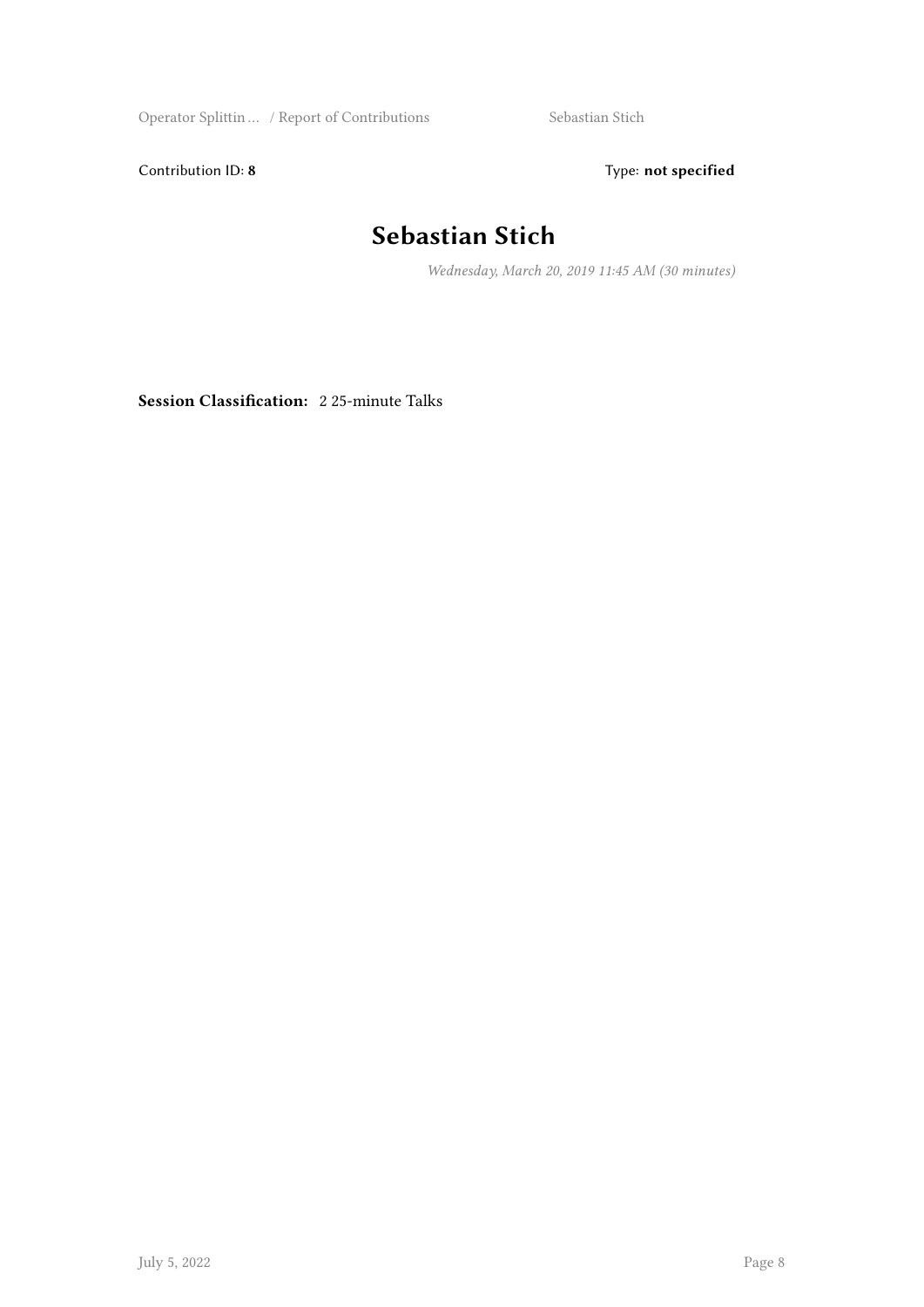Operator Splittin … / Report of Contributions Weijie Su

Contribution ID: 9 Type: **not specified** 

#### **Weijie Su**

*Wednesday, March 20, 2019 1:30 PM (30 minutes)*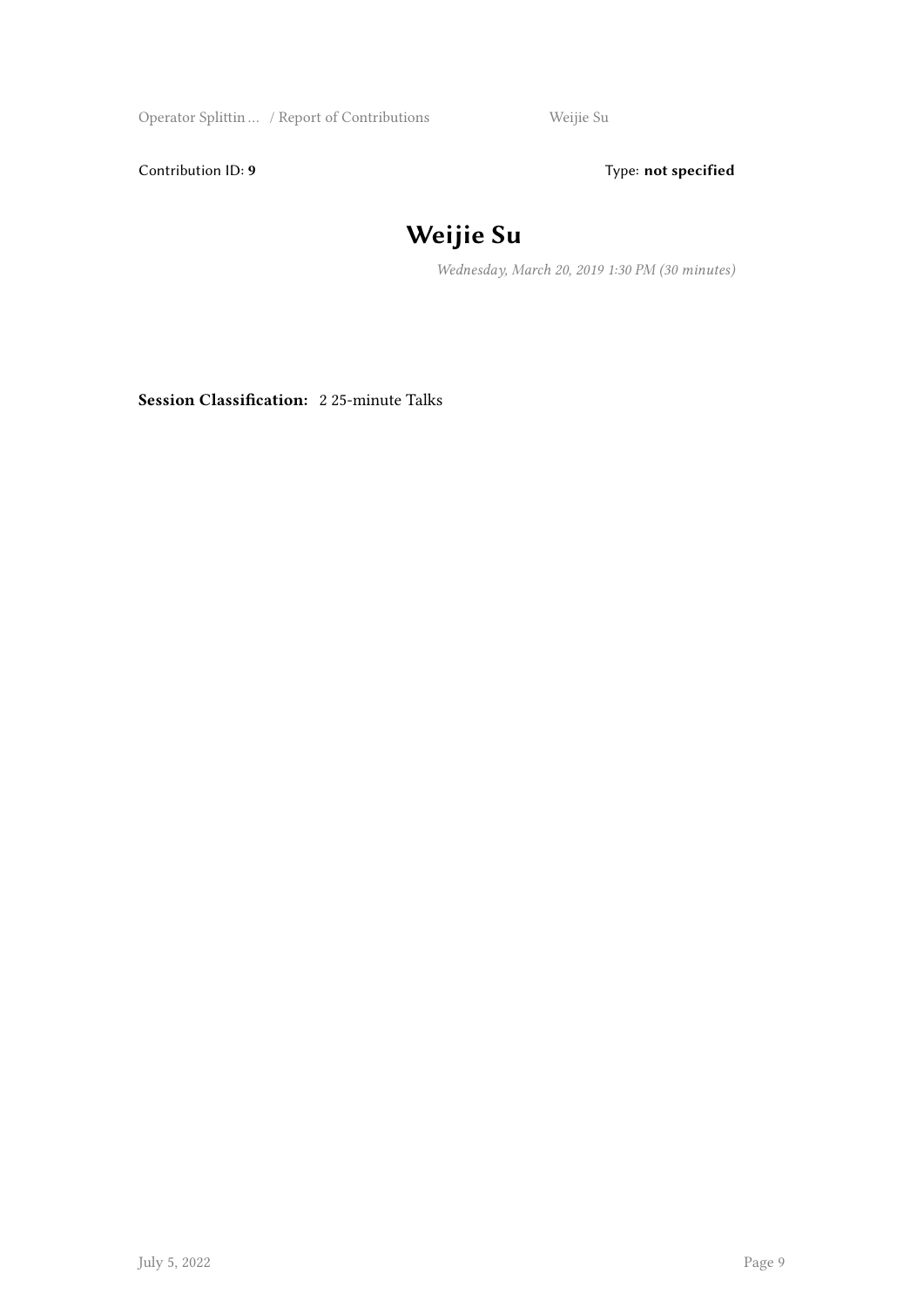Operator Splittin … / Report of Contributions Ryan Tibshirani

Contribution ID: 10 **Type:** not specified

## **Ryan Tibshirani**

*Wednesday, March 20, 2019 2:00 PM (30 minutes)*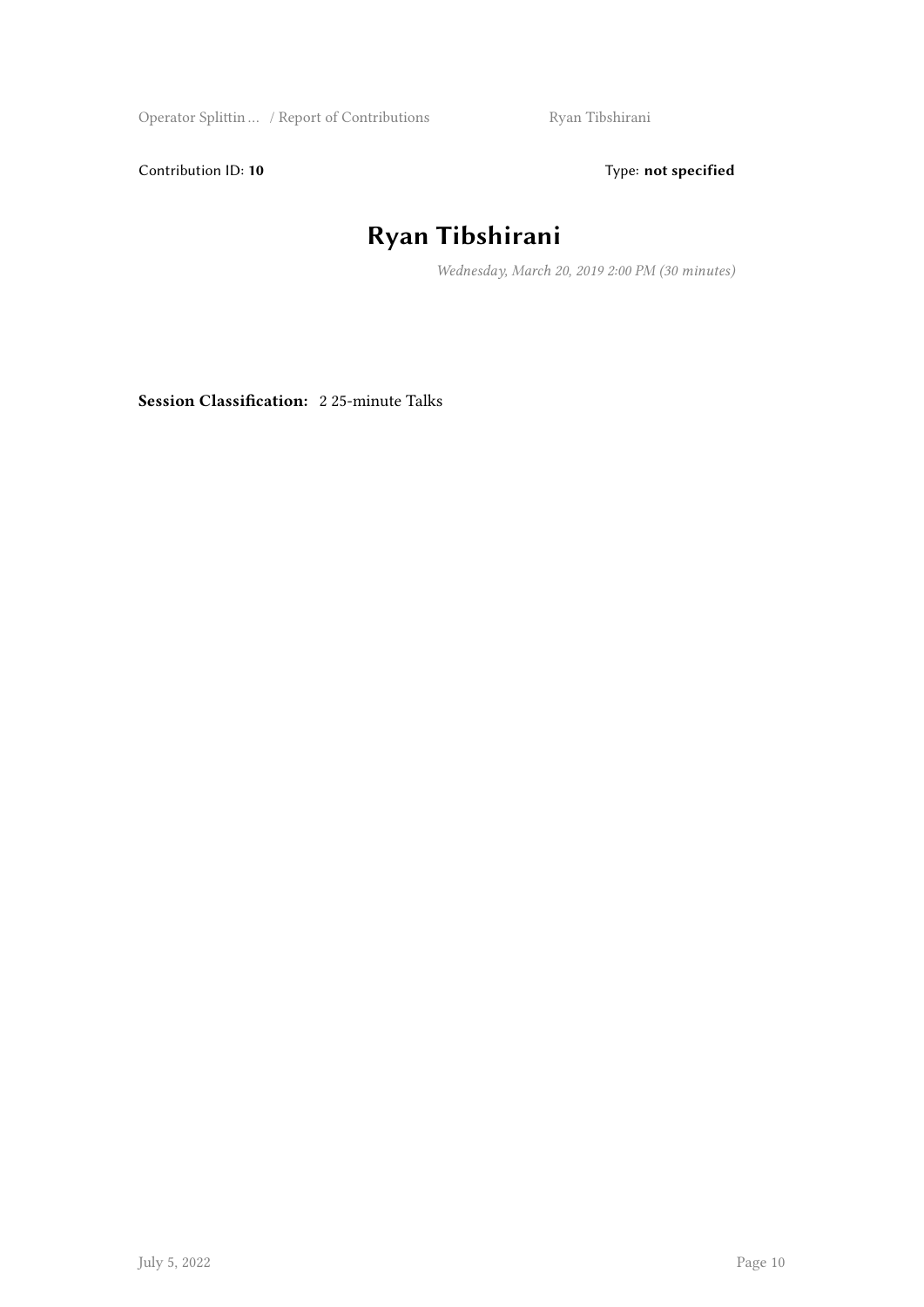Operator Splittin … / Report of Contributions Charles Epstein

Contribution ID: 11 Type: **not specified** 

## **Charles Epstein**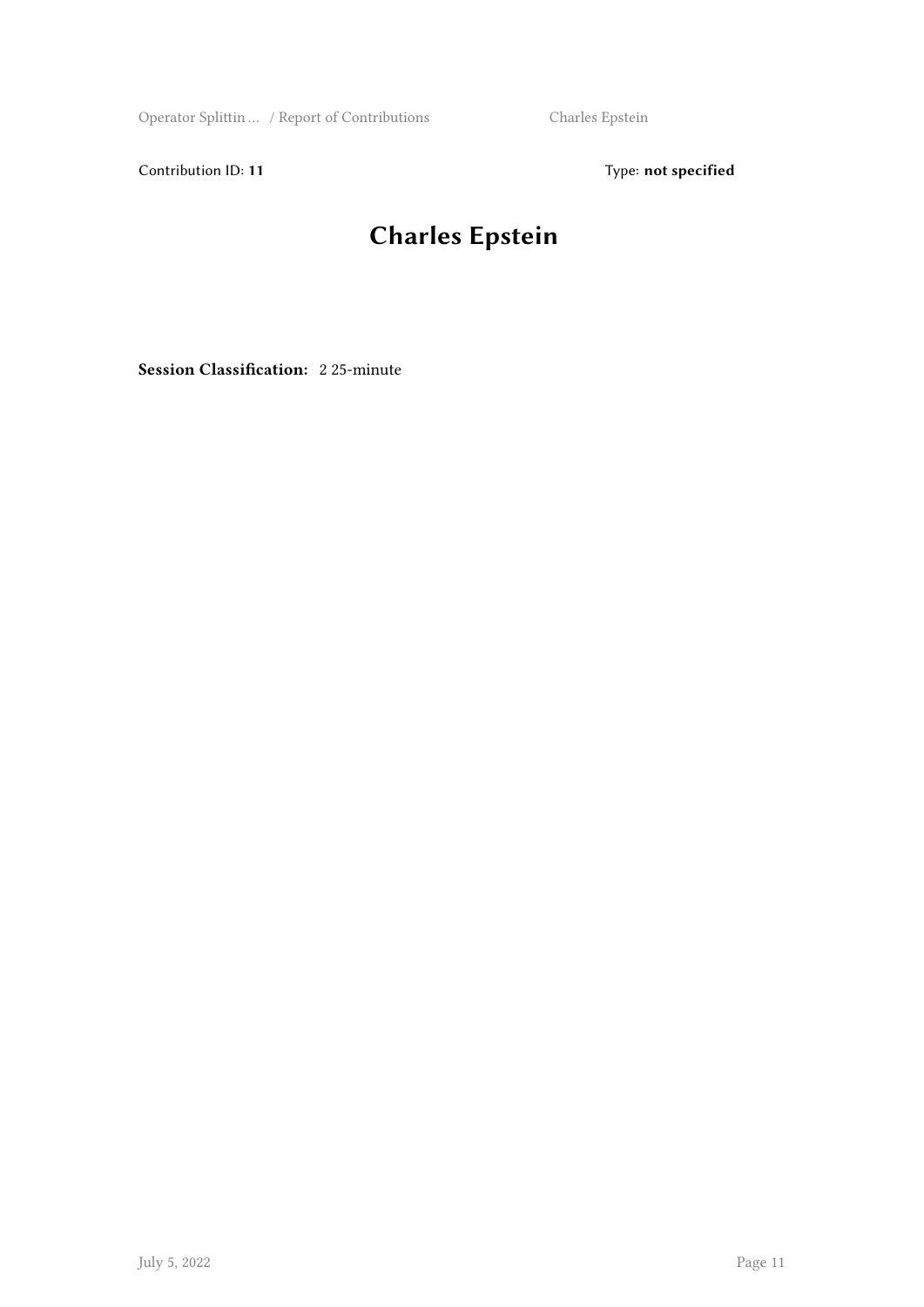Operator Splittin … / Report of Contributions Isao Yamada

Contribution ID: 12 Type: **not specified** 

#### **Isao Yamada**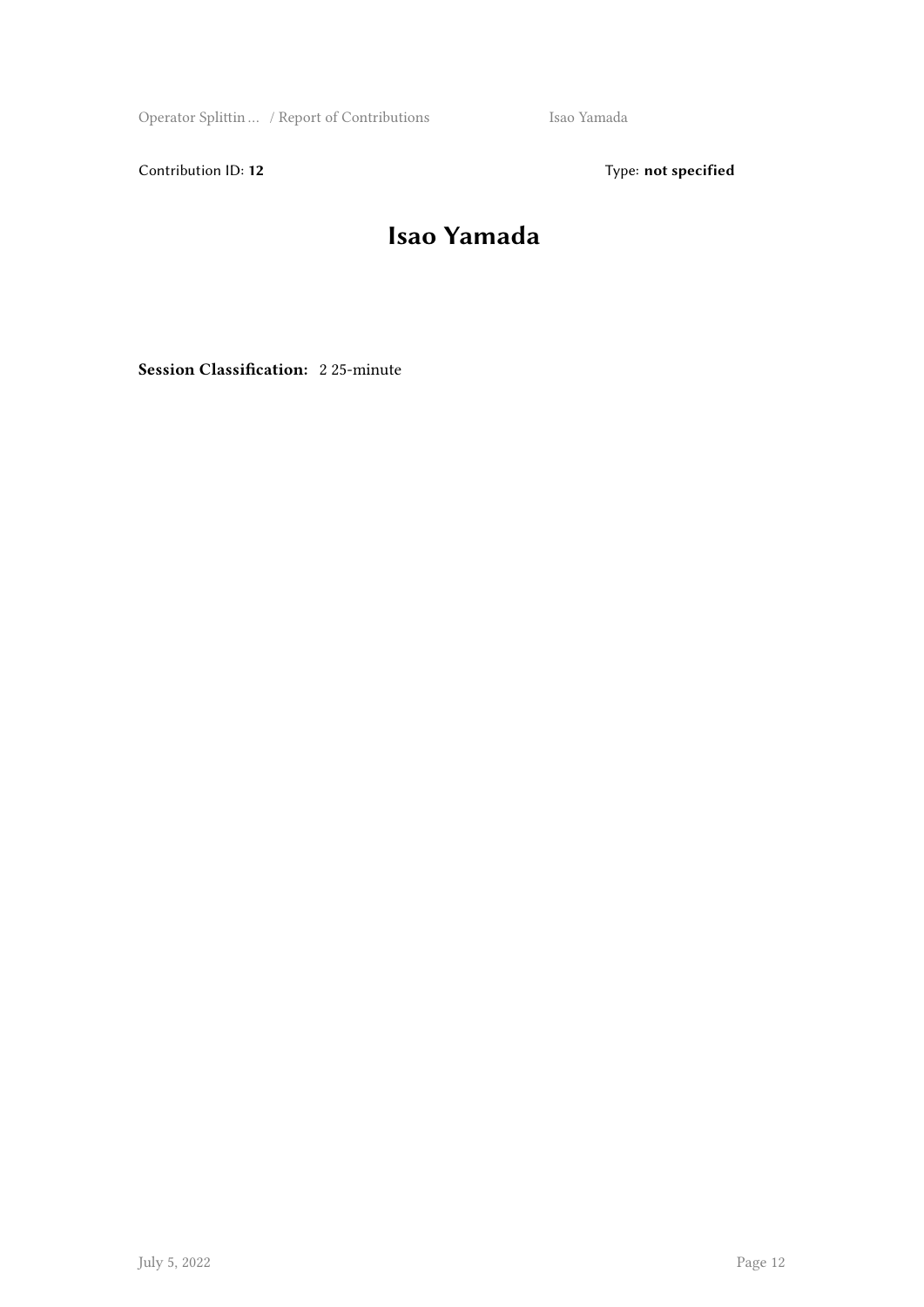Operator Splittin ... / Report of Contributions Maicon Marques Alves

Contribution ID: 13 Type: **not specified** 

### **Maicon Marques Alves**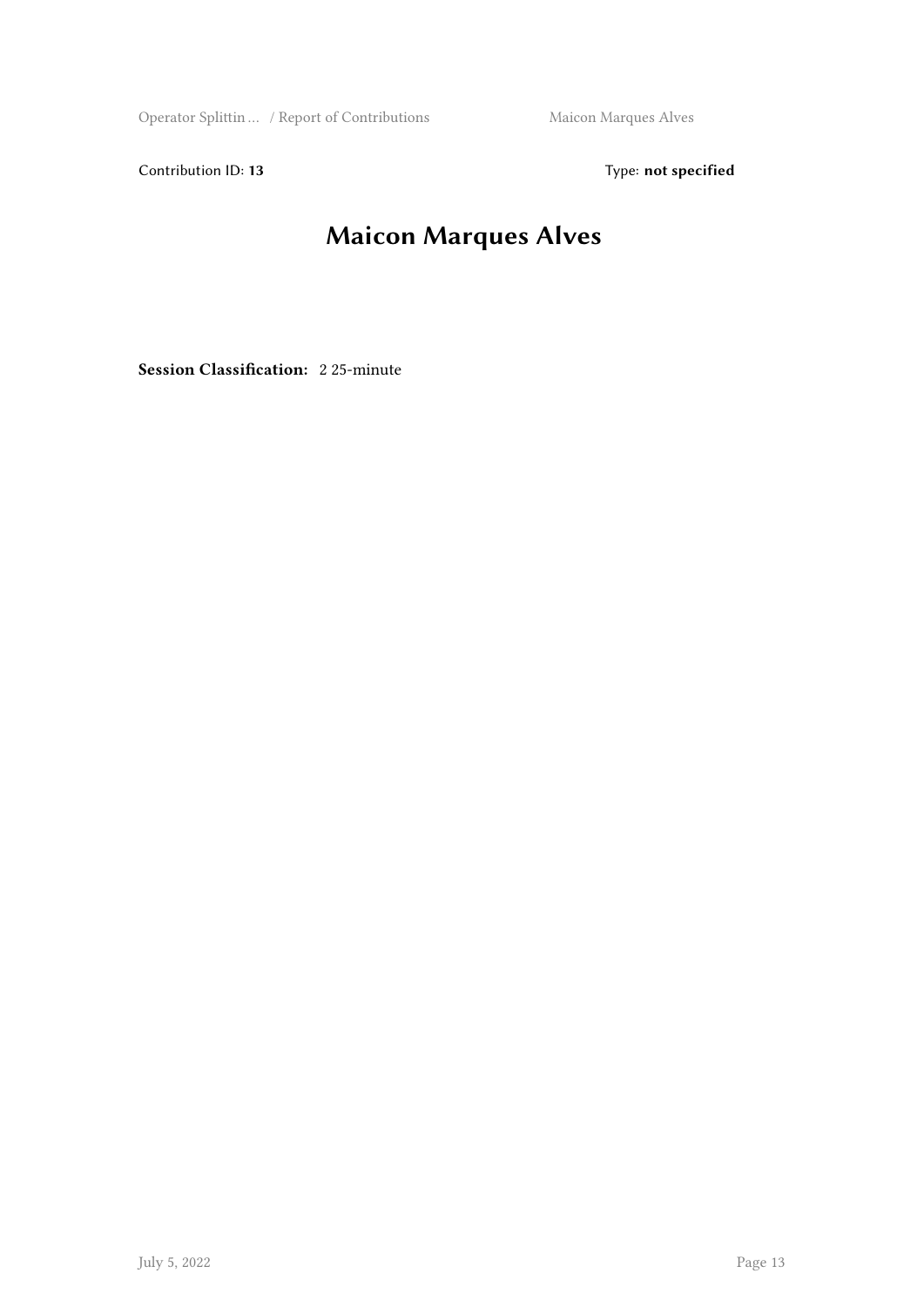Operator Splittin ... / Report of Contributions Hedy Attouch

Contribution ID: 14 Type: **not specified** 

#### **Hedy Attouch**

*Wednesday, March 20, 2019 5:00 PM (30 minutes)*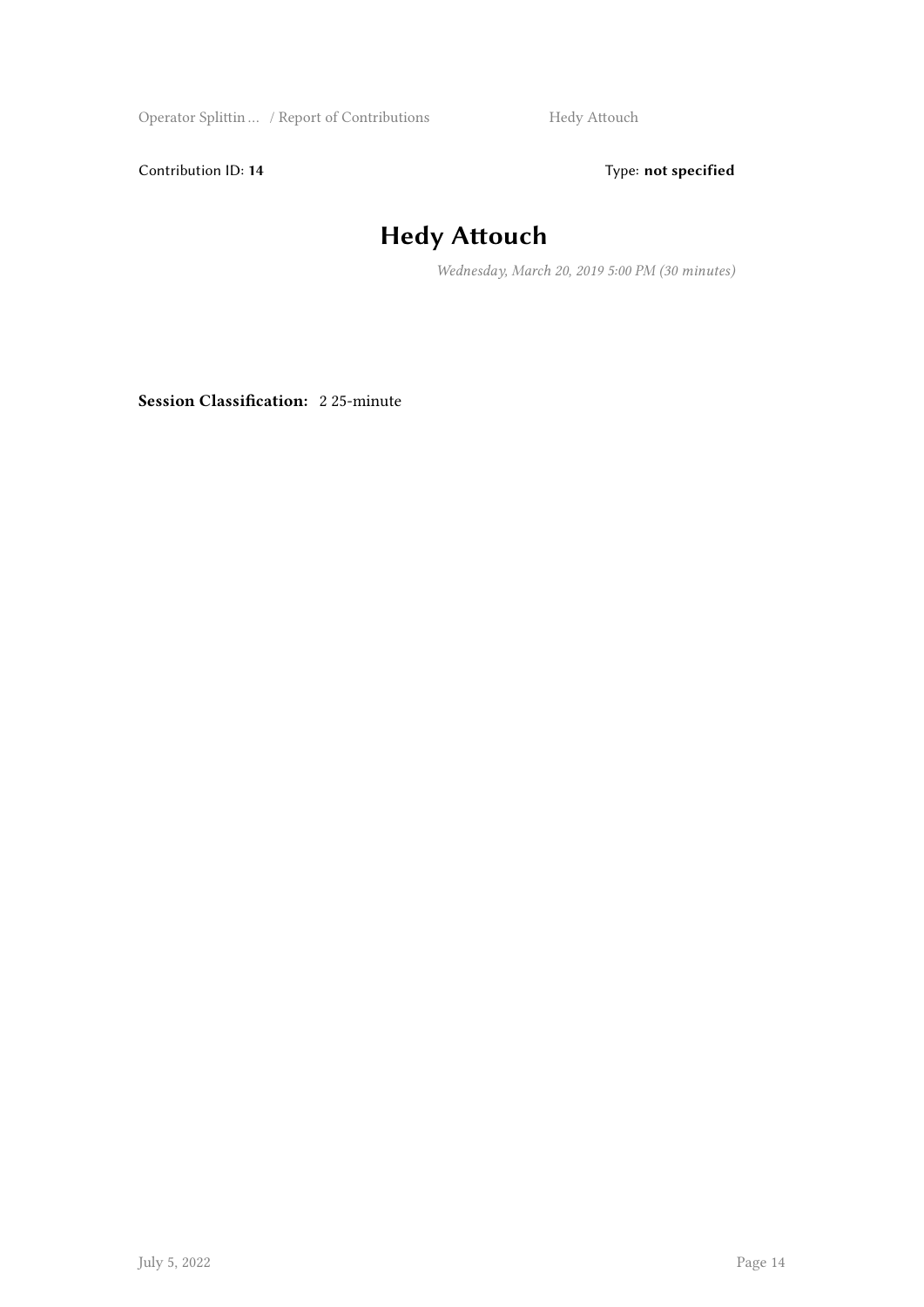Operator Splittin … / Report of Contributions Jacob Bien

Contribution ID: 15 Type: **not specified** 

#### **Jacob Bien**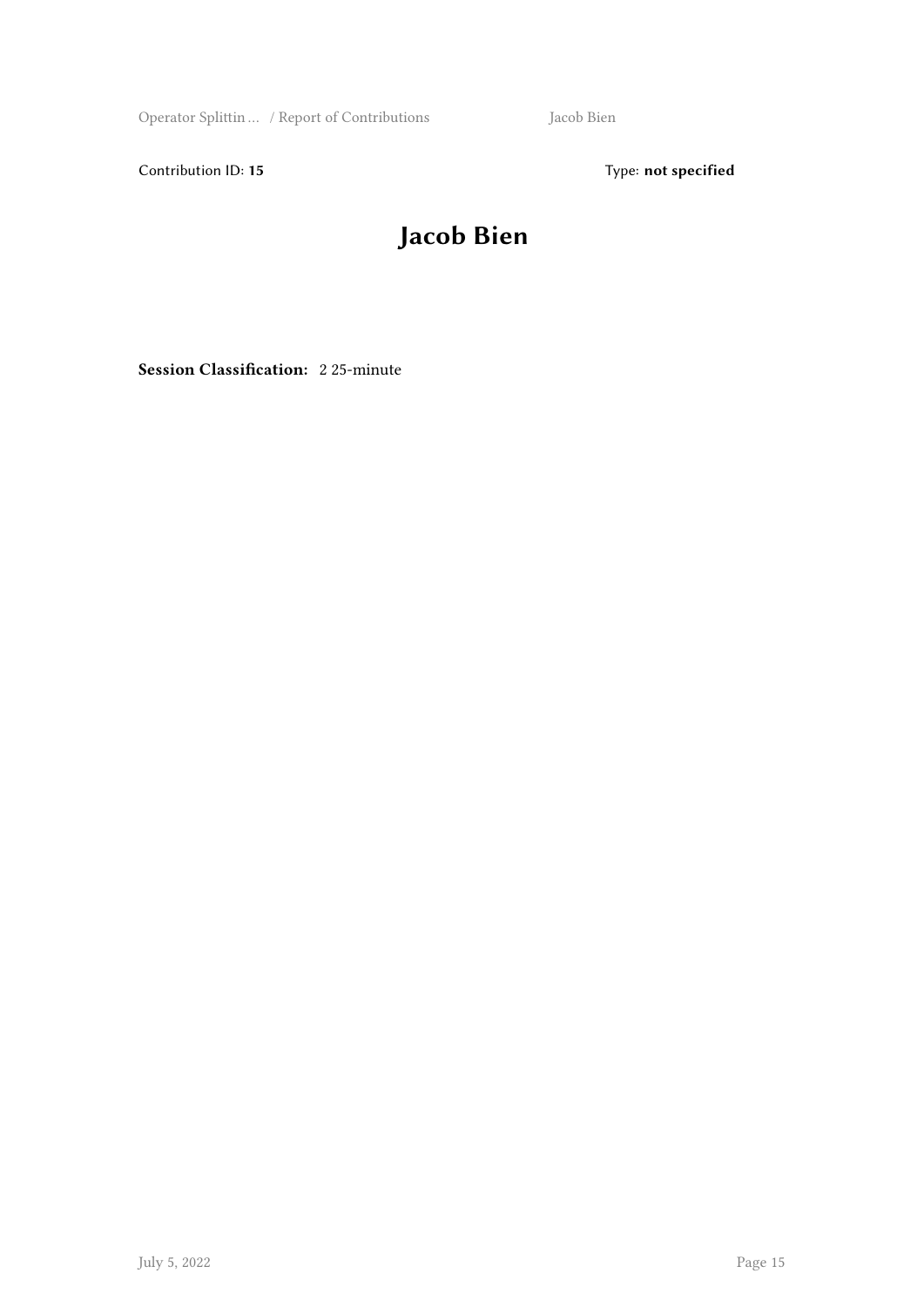Operator Splittin … / Report of Contributions Luis Briceño-Arias

Contribution ID: 16 Type: not specified

#### **Luis Briceño-Arias**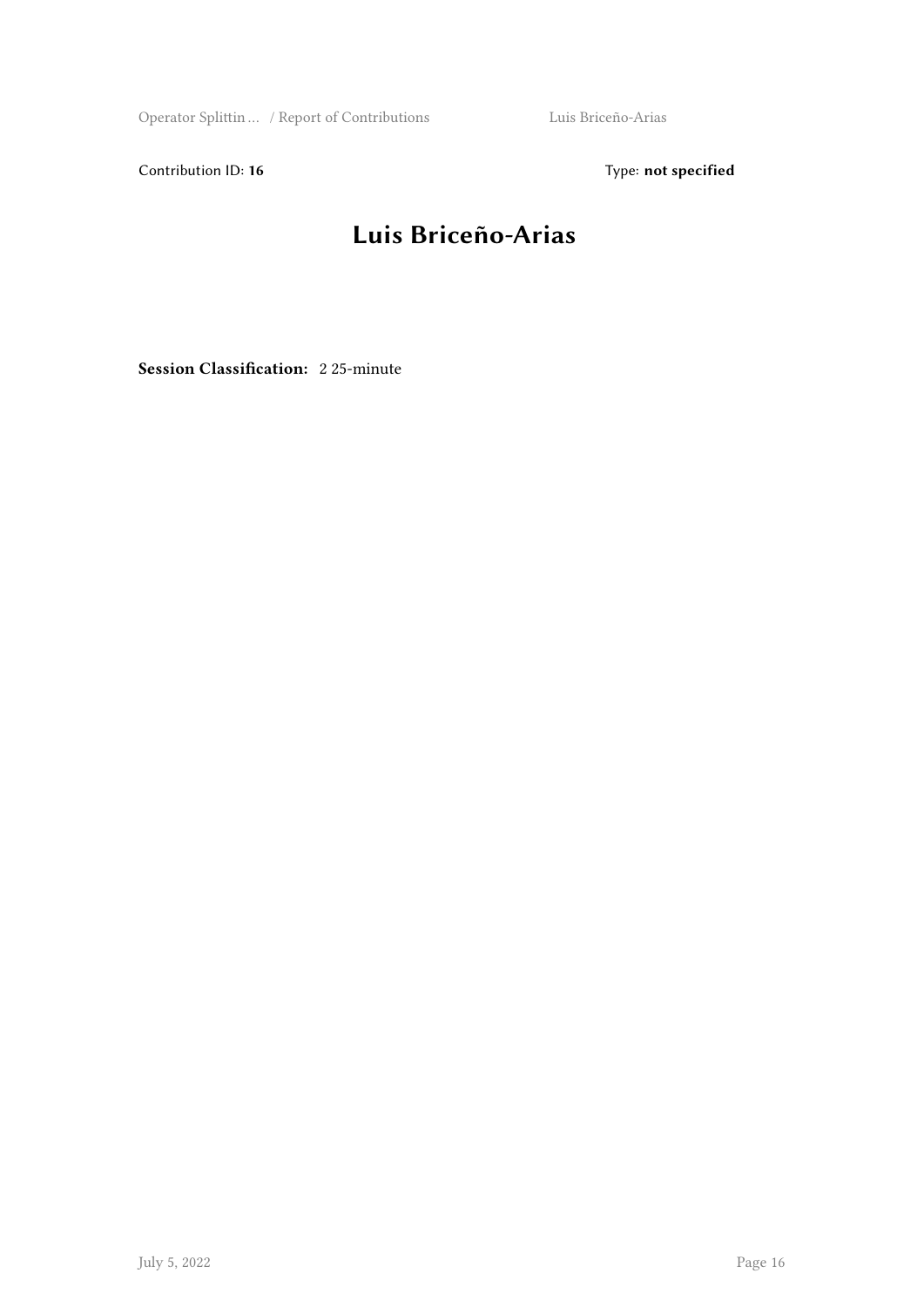Operator Splittin … / Report of Contributions Eric Chi

Contribution ID: 17 Type: **not specified** 

#### **Eric Chi**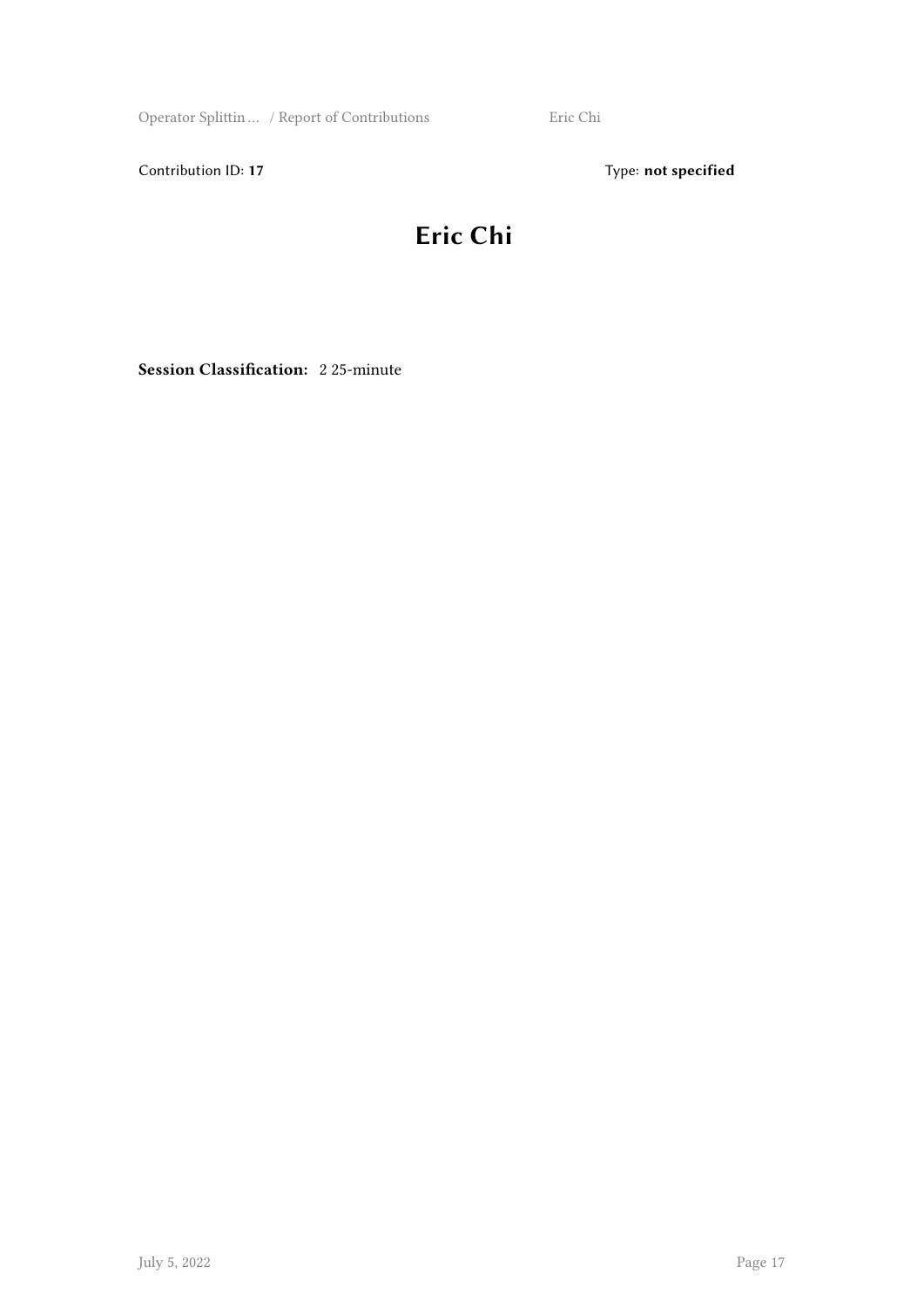Operator Splittin ... / Report of Contributions Radu Bot

Contribution ID: 18 Type: not specified

#### **Radu Bot**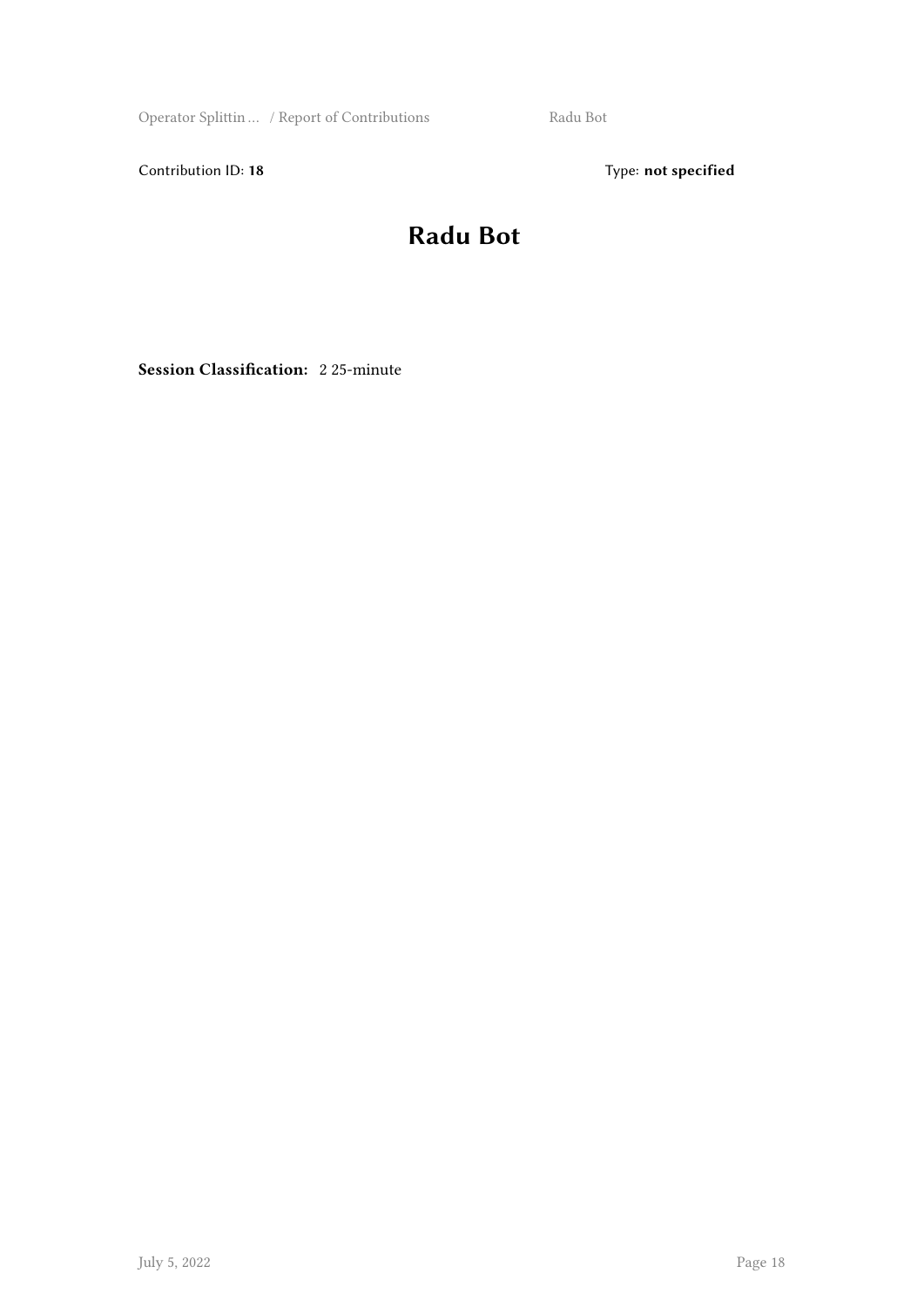Operator Splittin … / Report of Contributions Jonathan Eckstein

Contribution ID: 19 Type: **not specified** 

## **Jonathan Eckstein**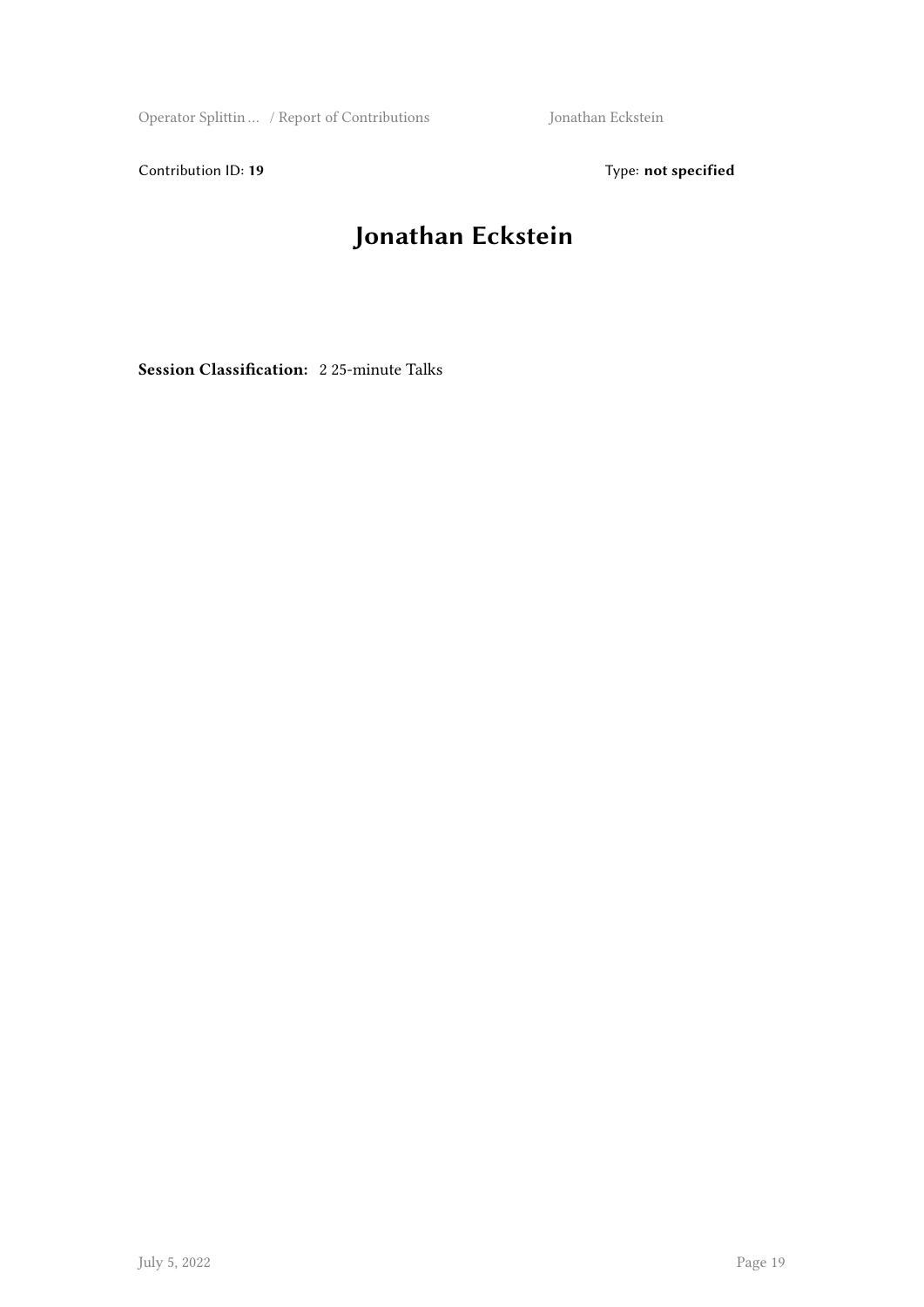Operator Splittin ... / Report of Contributions Aurelie Lozano

Contribution ID: 20 Type: **not specified** 

#### **Aurelie Lozano**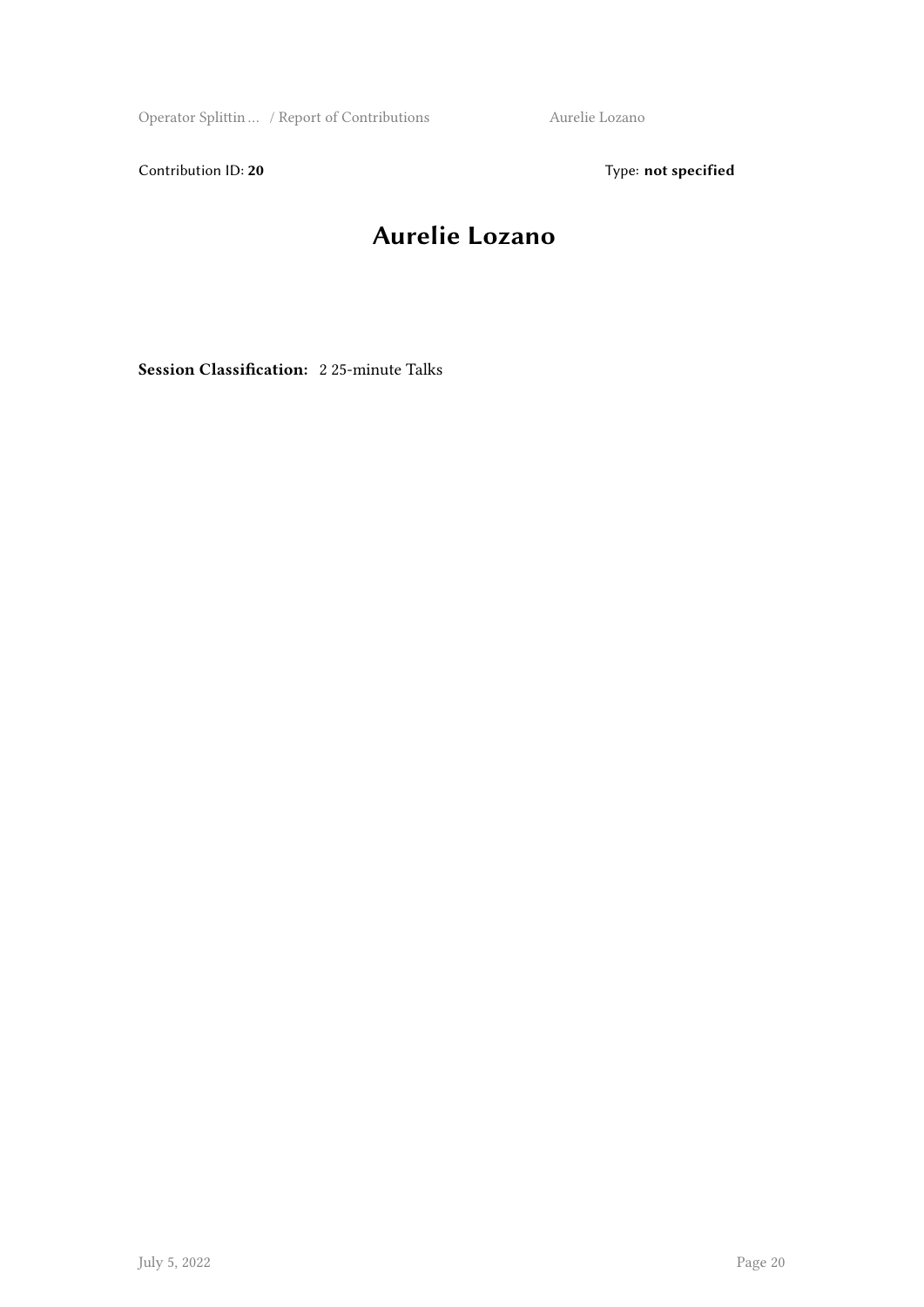Operator Splittin … / Report of Contributions Aaditya Rangan

Contribution ID: 21 Type: **not specified** 

## **Aaditya Rangan**

*Thursday, March 21, 2019 1:30 PM (30 minutes)*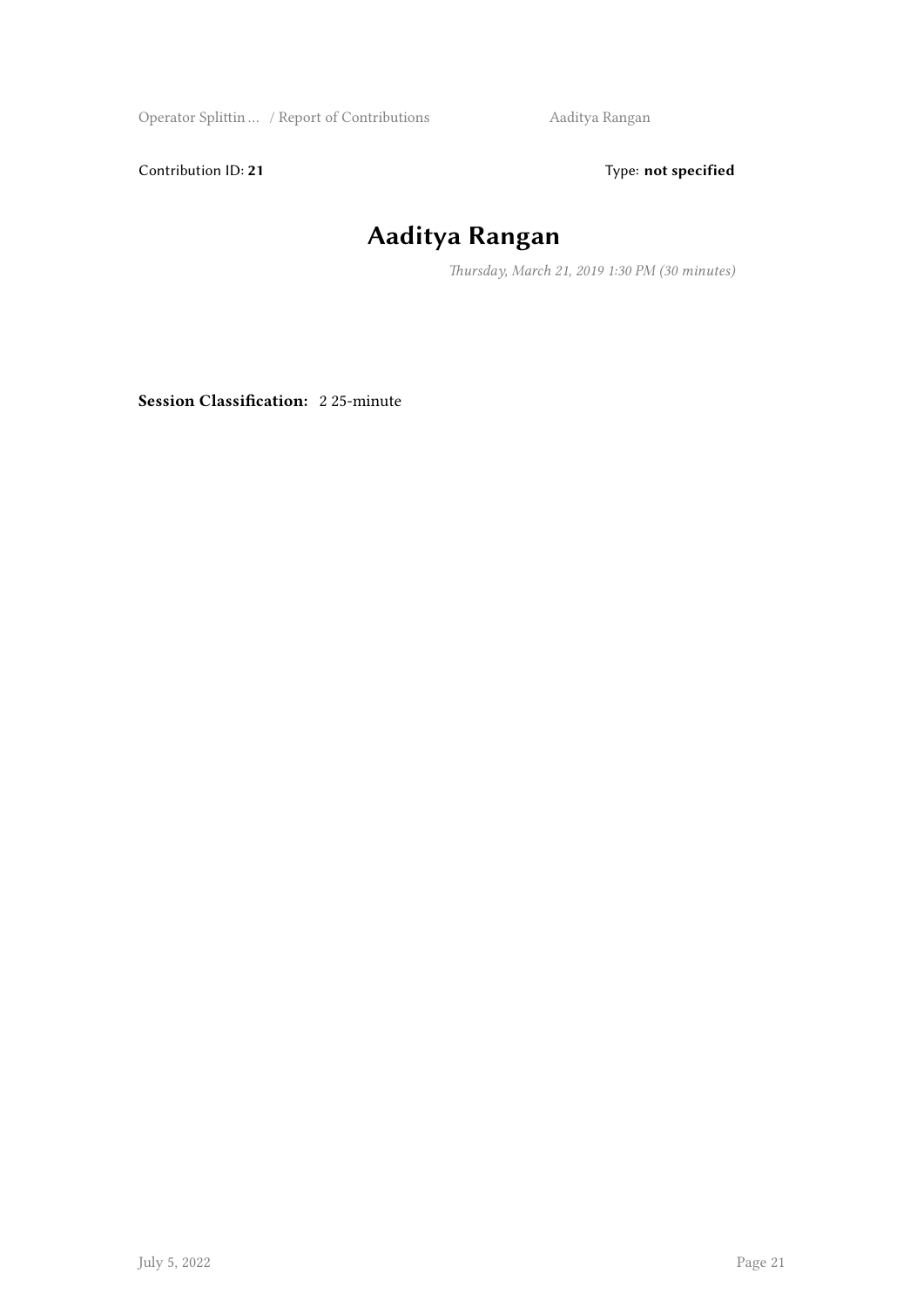Operator Splittin … / Report of Contributions Walaa Moursi

Contribution ID: 22 Type: **not specified** 

#### **Walaa Moursi**

*Thursday, March 21, 2019 2:00 PM (30 minutes)*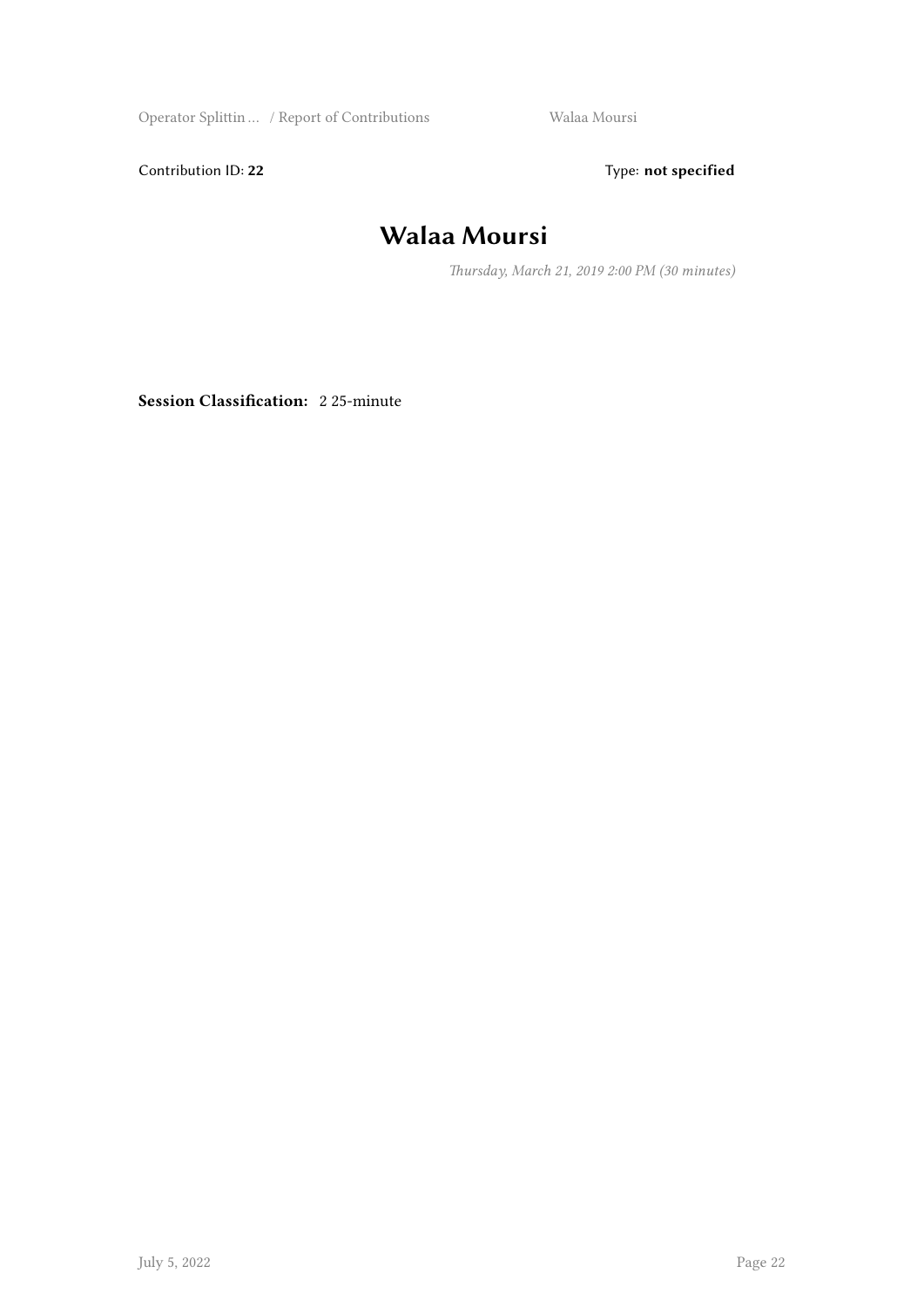Operator Splittin ... / Report of Contributions Marcello Pelillo

Contribution ID: 23 Type: **not specified** 

#### **Marcello Pelillo**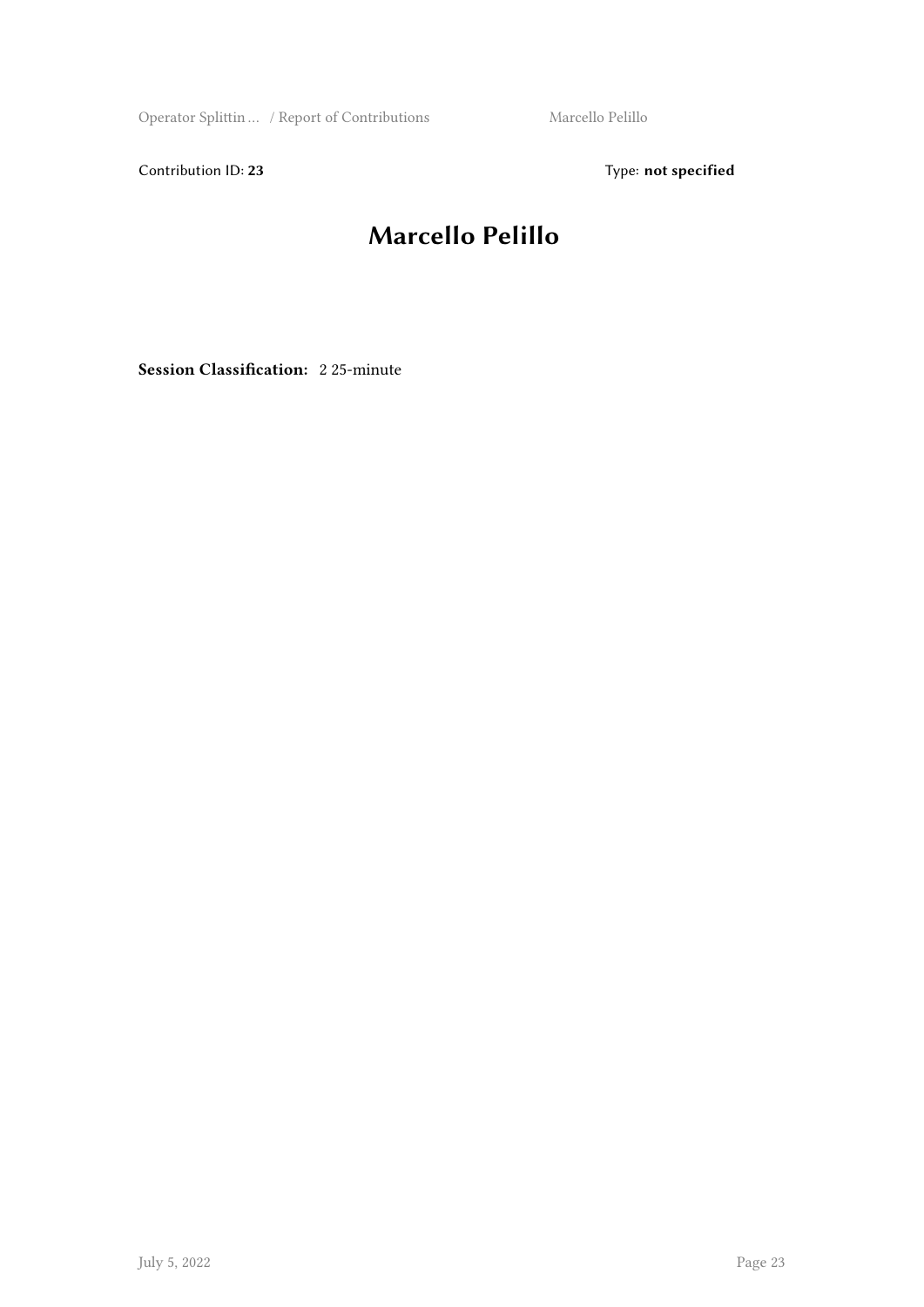Operator Splittin … / Report of Contributions Teemu Pennanen

Contribution ID: 24 Type: **not specified** 

#### **Teemu Pennanen**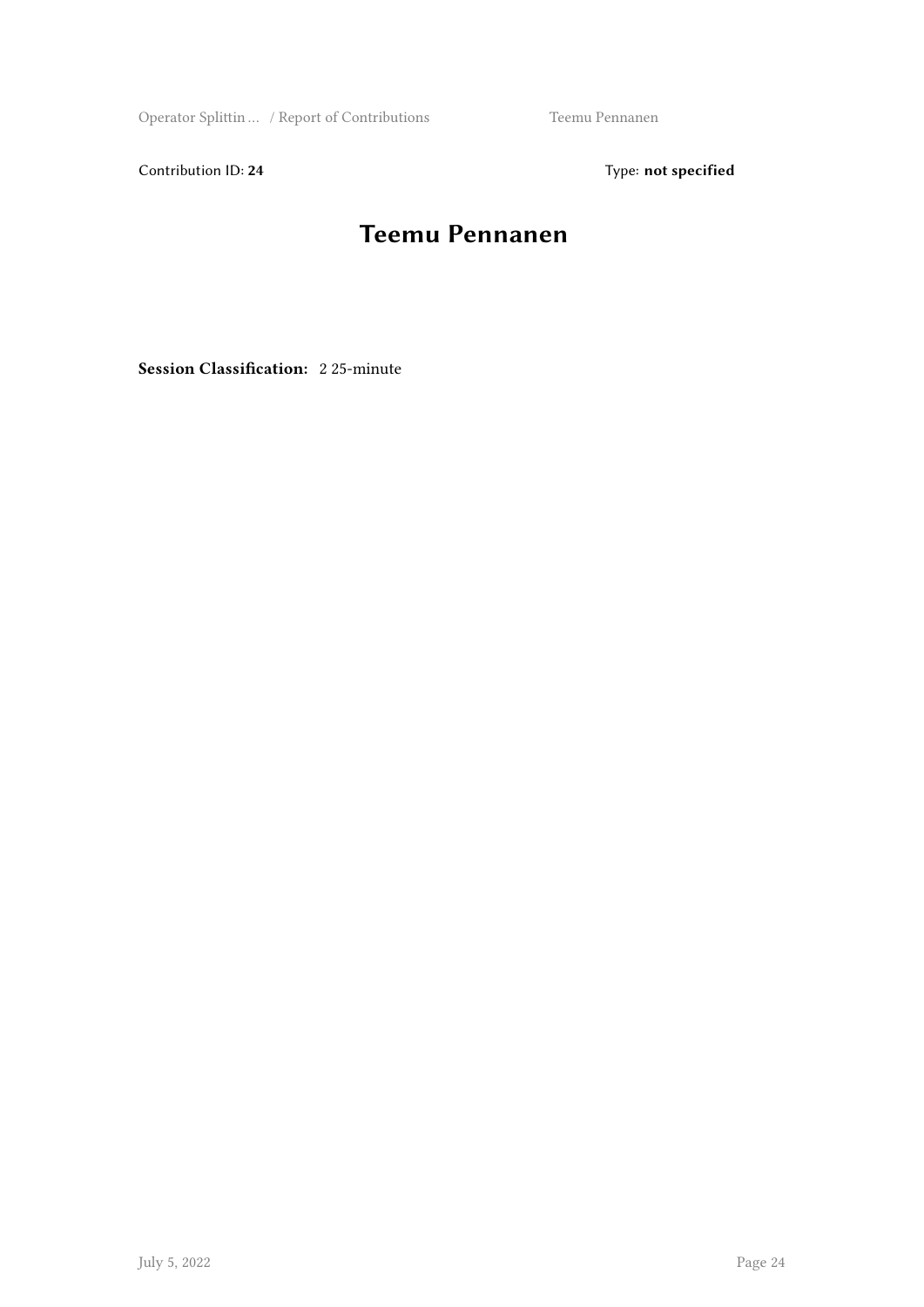Operator Splittin … / Report of Contributions Massimiliano Pontil

Contribution ID: 25 Type: **not specified** 

#### **Massimiliano Pontil**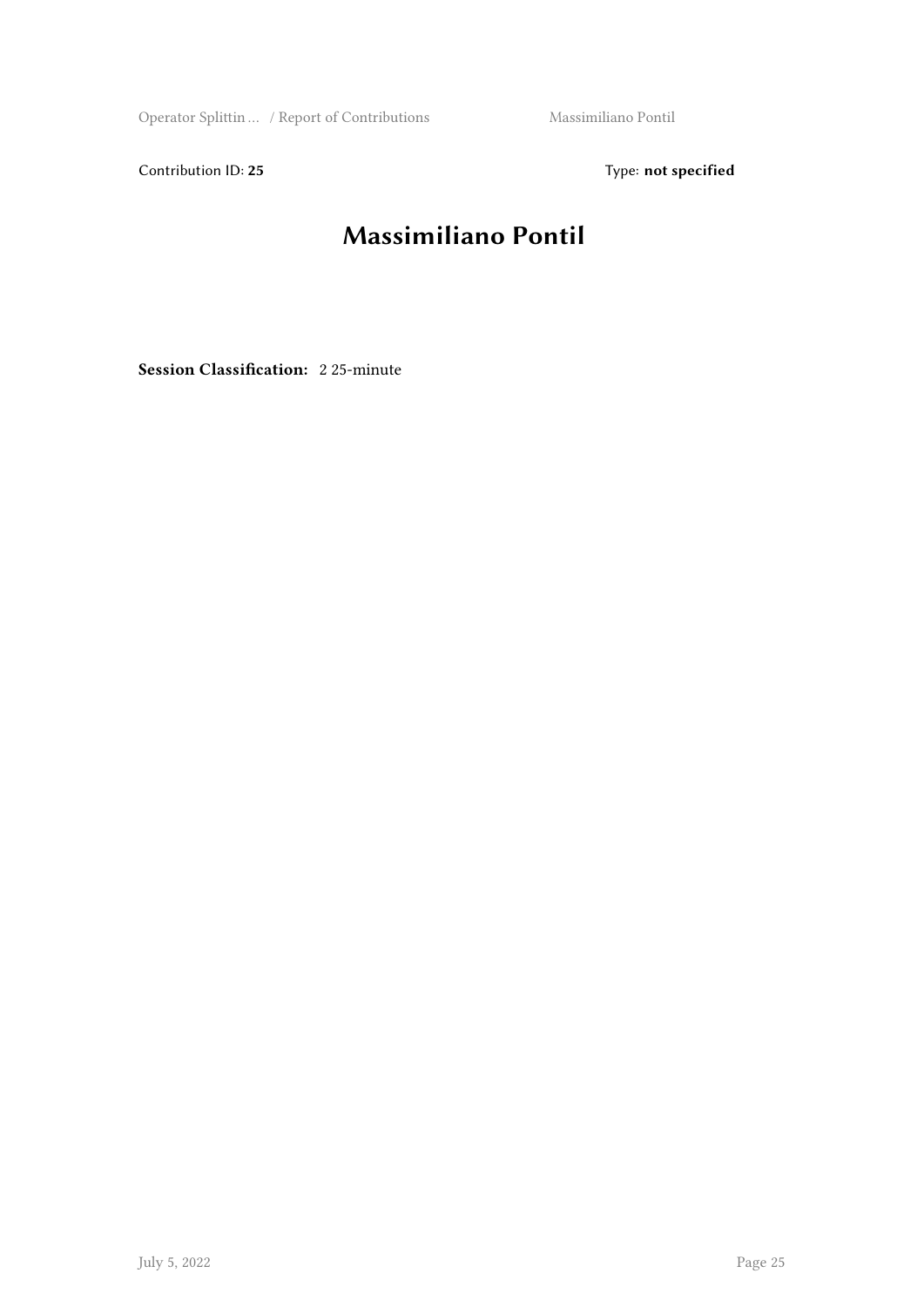Operator Splittin … / Report of Contributions Vianney Perchet

Contribution ID: 26 Type: **not specified** 

### **Vianney Perchet**

*Thursday, March 21, 2019 5:00 PM (30 minutes)*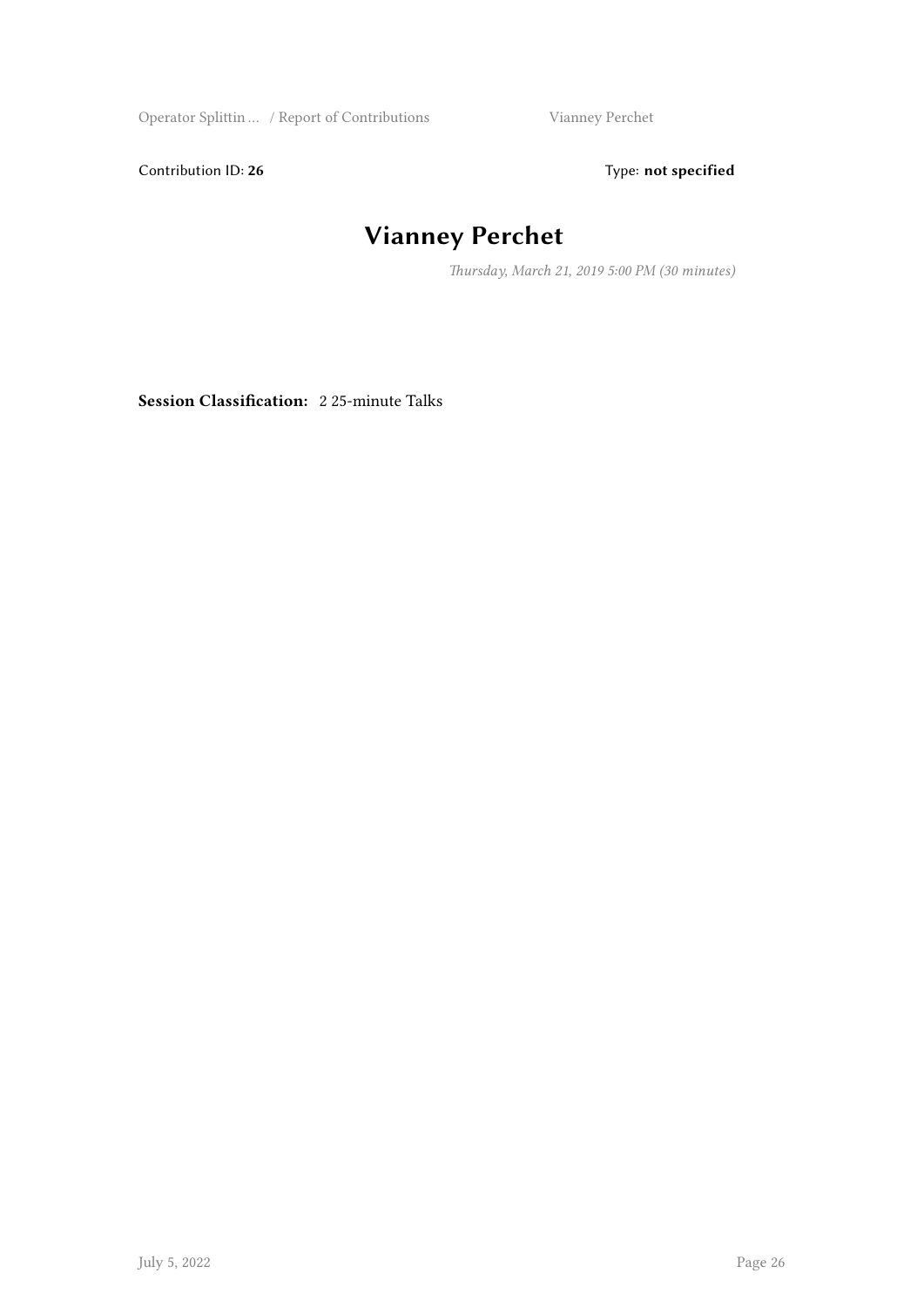Operator Splittin … / Report of Contributions Marcelo Pereyra

Contribution ID: 27 Type: **not specified** 

## **Marcelo Pereyra**

*Thursday, March 21, 2019 5:30 PM (30 minutes)*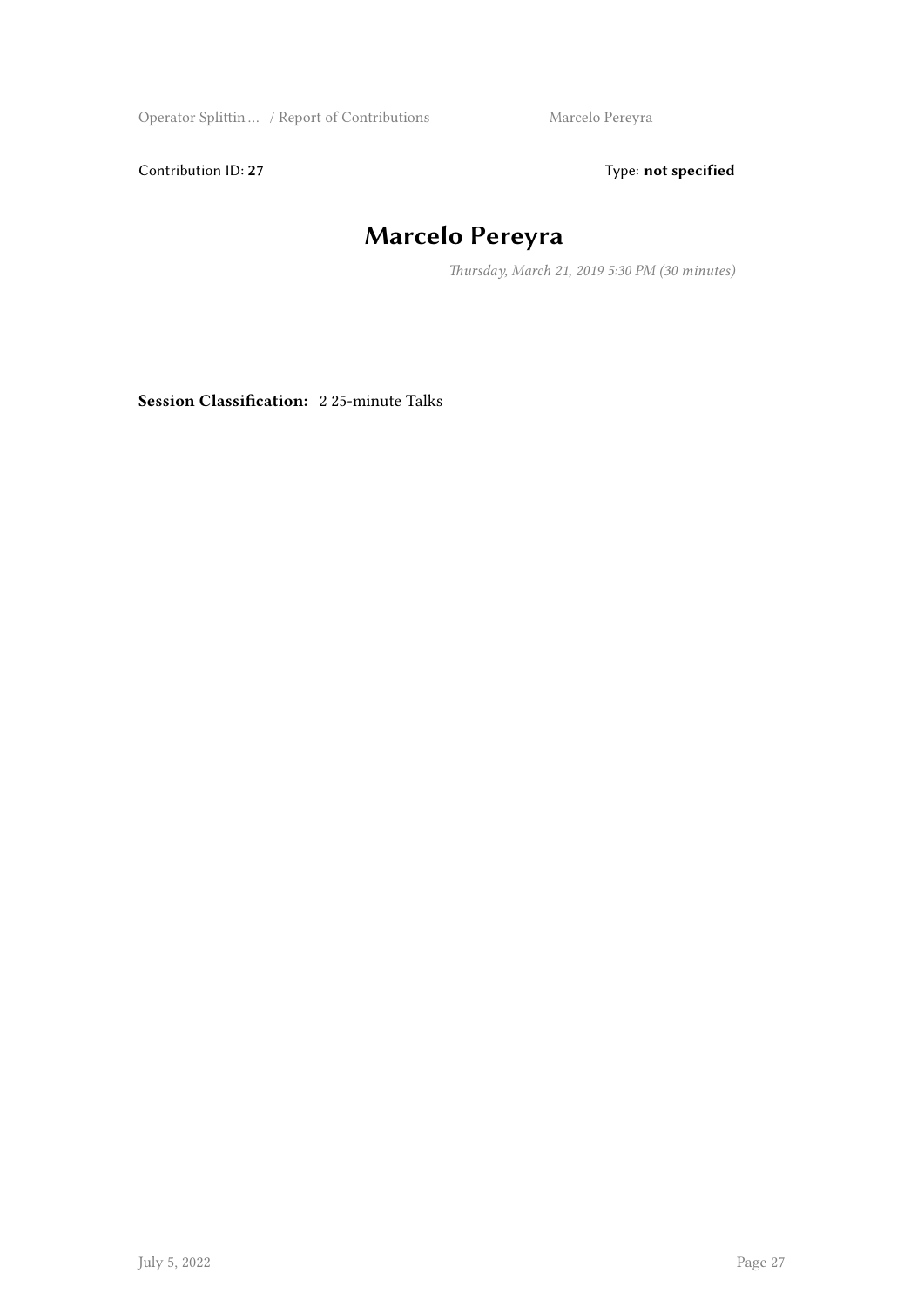Operator Splittin … / Report of Contributions Jean-Christophe Pesquet

Contribution ID: 28 Type: **not specified** 

### **Jean-Christophe Pesquet**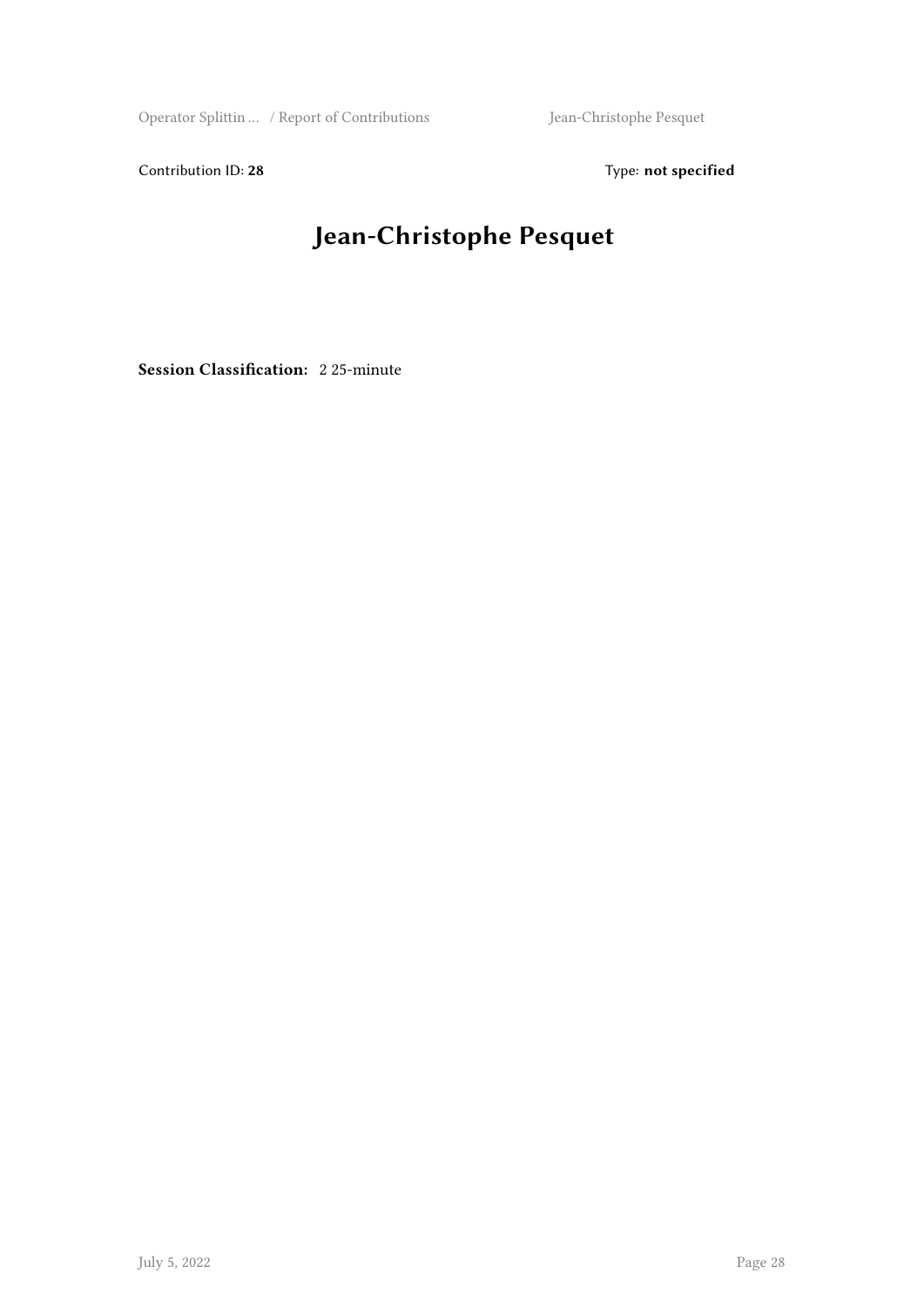Operator Splittin … / Report of Contributions Aaditya Rangan

Contribution ID: 29 Type: **not specified** 

### **Aaditya Rangan**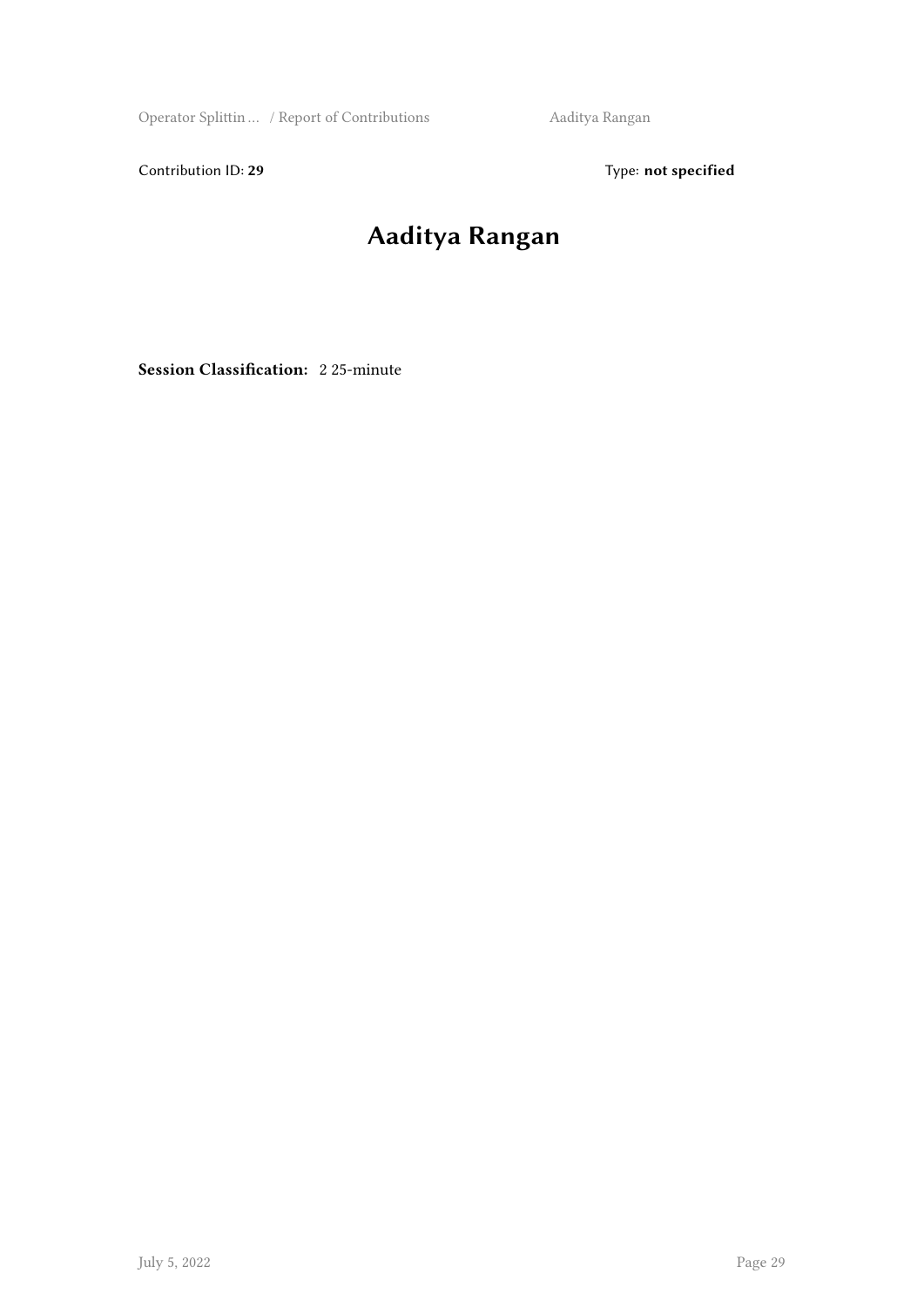Operator Splittin … / Report of Contributions Andreas Buja

Contribution ID: 30 Type: **not specified** 

### **Andreas Buja**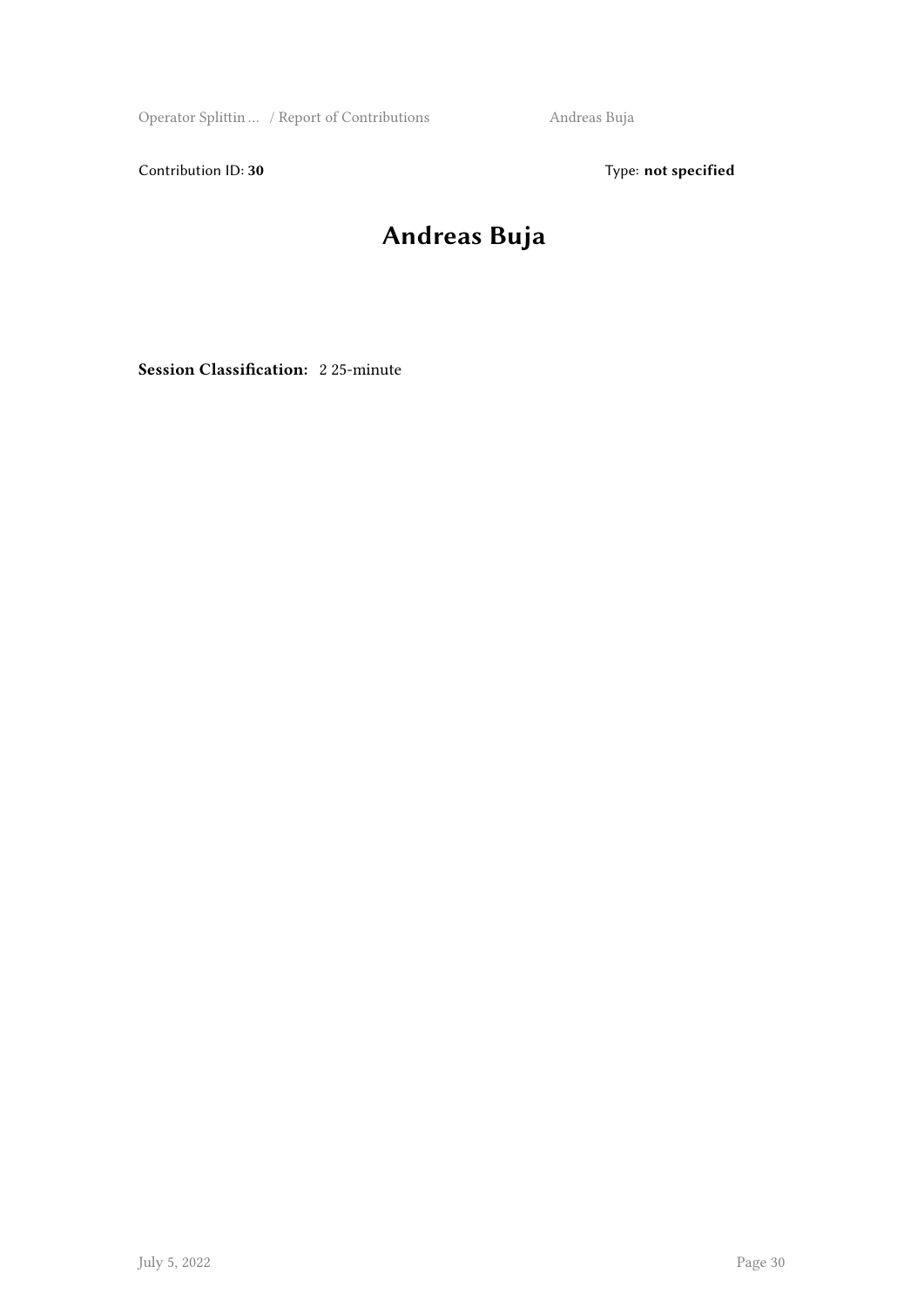Operator Splittin … / Report of Contributions Terry Rockafellar

Contribution ID: 31 Type: **not specified** 

## **Terry Rockafellar**

*Friday, March 22, 2019 11:00 AM (30 minutes)*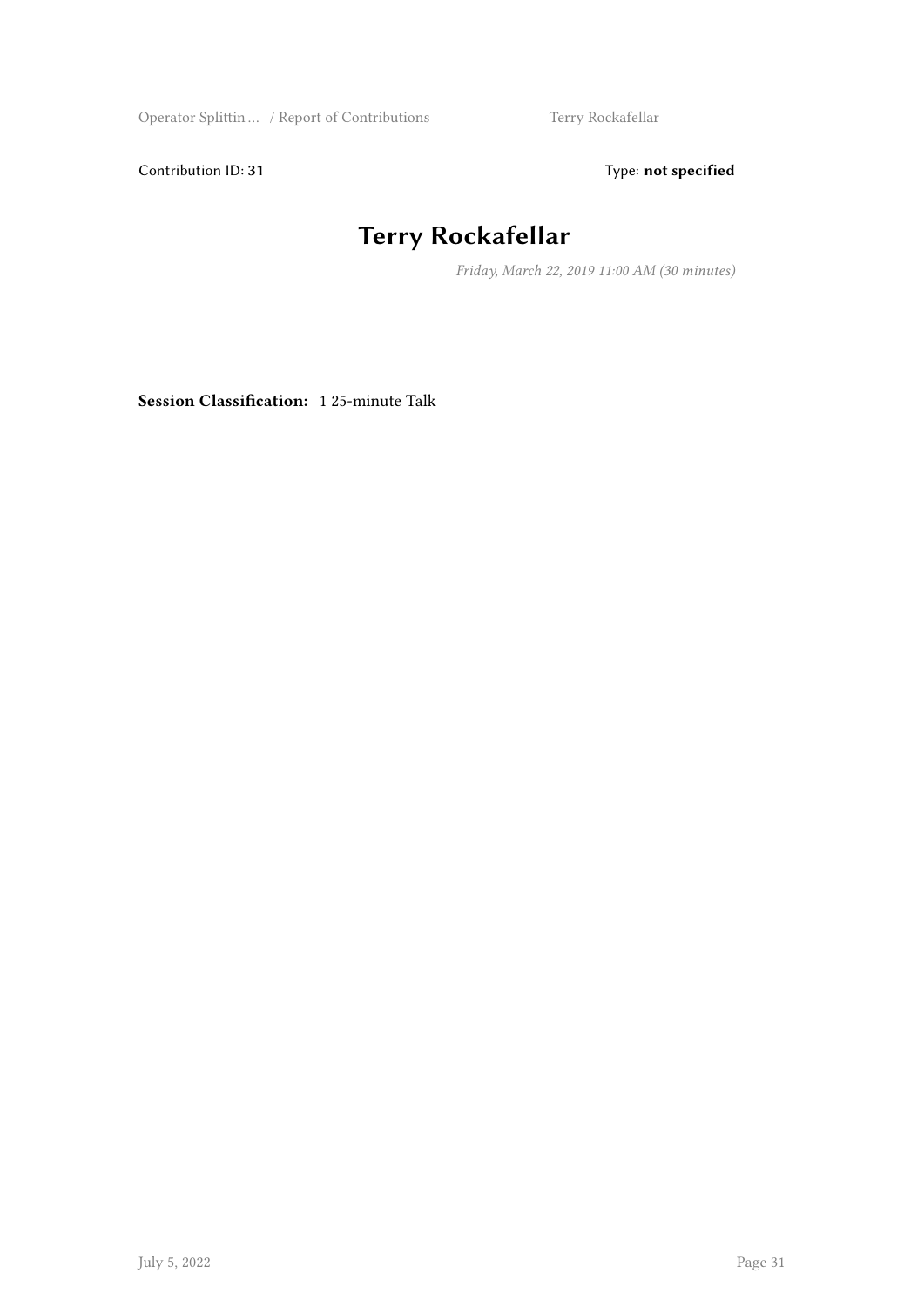Contribution ID: 32 Type: **not specified** 

#### **Summary of the Workshop / Discussion**

*Friday, March 22, 2019 11:30 AM (1 hour)*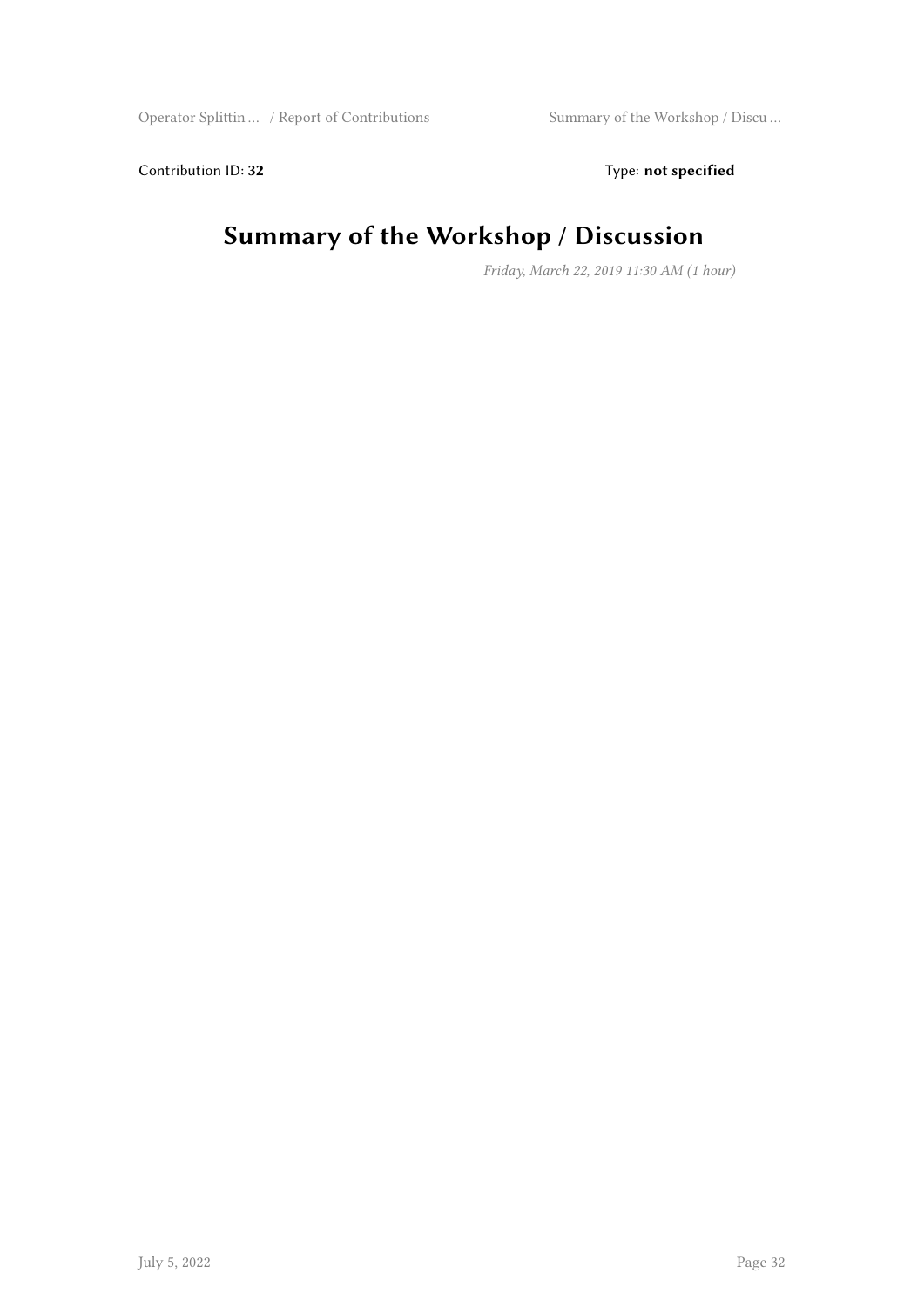Operator Splittin ... / Report of Contributions Saverio Salzo

Contribution ID: 33 Type: **not specified** 

#### **Saverio Salzo**

*Wednesday, March 20, 2019 9:15 AM (30 minutes)*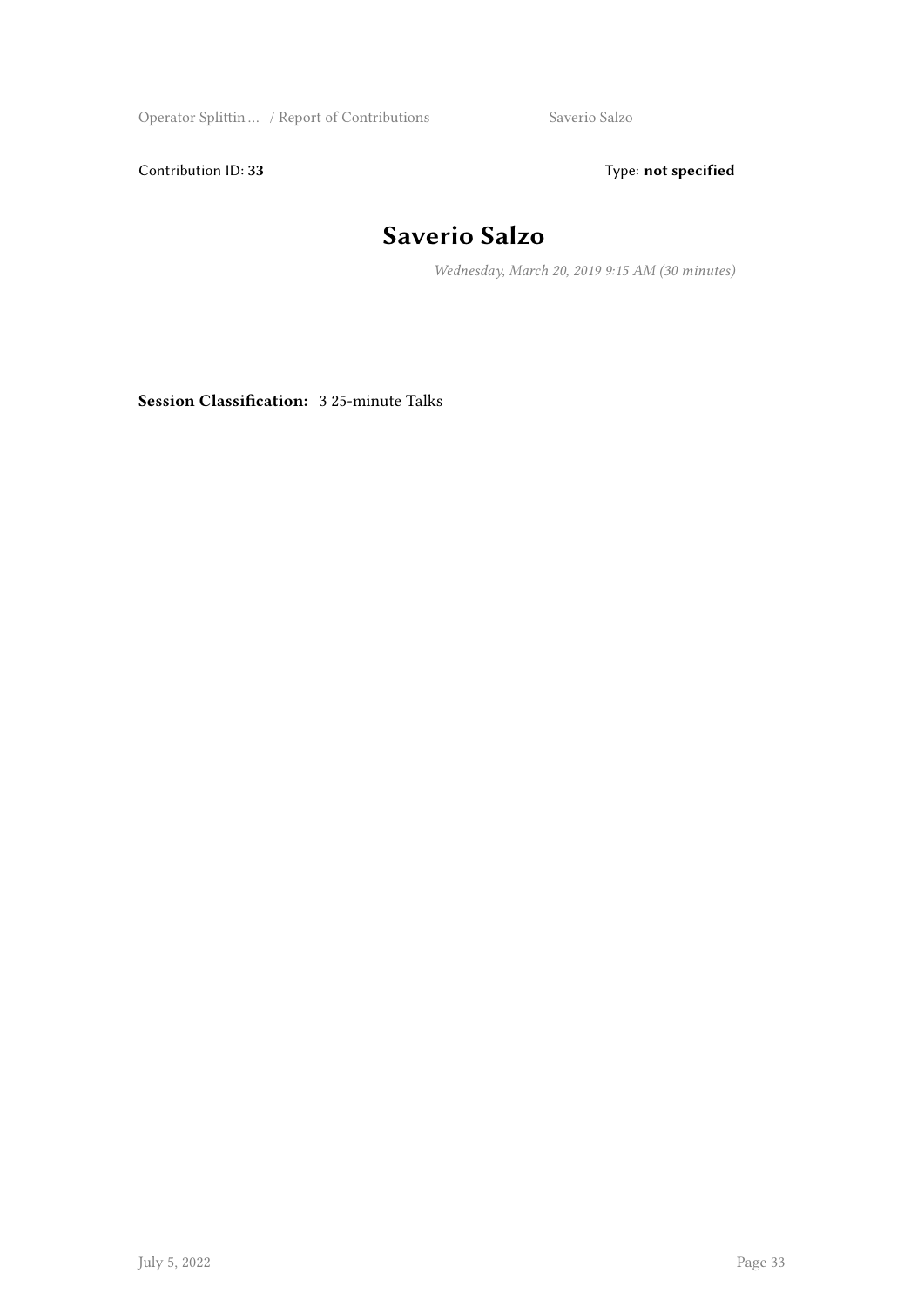Operator Splittin ... / Report of Contributions Ivan Selesnick

Contribution ID: 34 Type: **not specified** 

#### **Ivan Selesnick**

*Wednesday, March 20, 2019 9:45 AM (30 minutes)*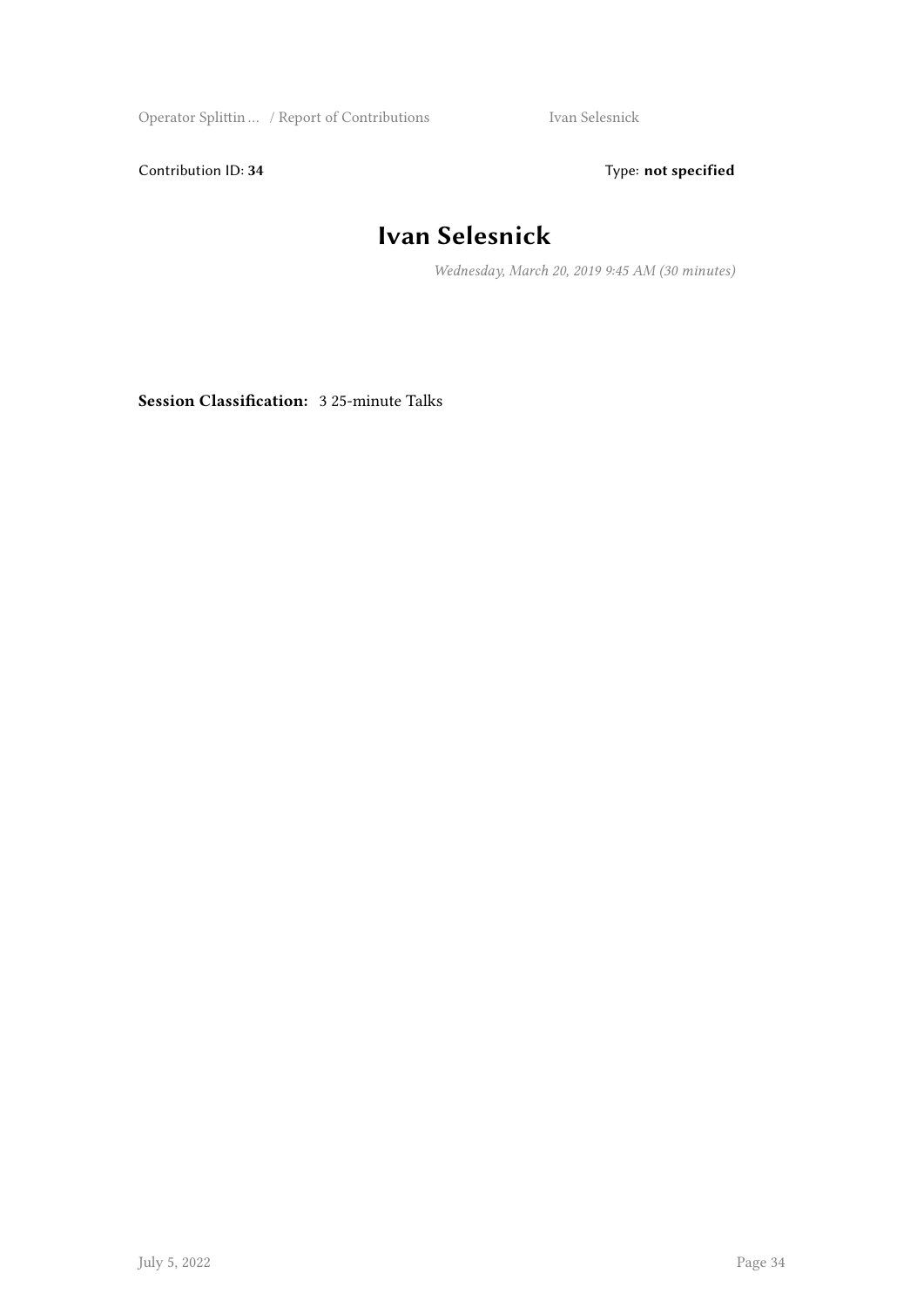Operator Splittin ... / Report of Contributions Noah Simon

Contribution ID: 35 Type: **not specified** 

#### **Noah Simon**

*Wednesday, March 20, 2019 10:15 AM (30 minutes)*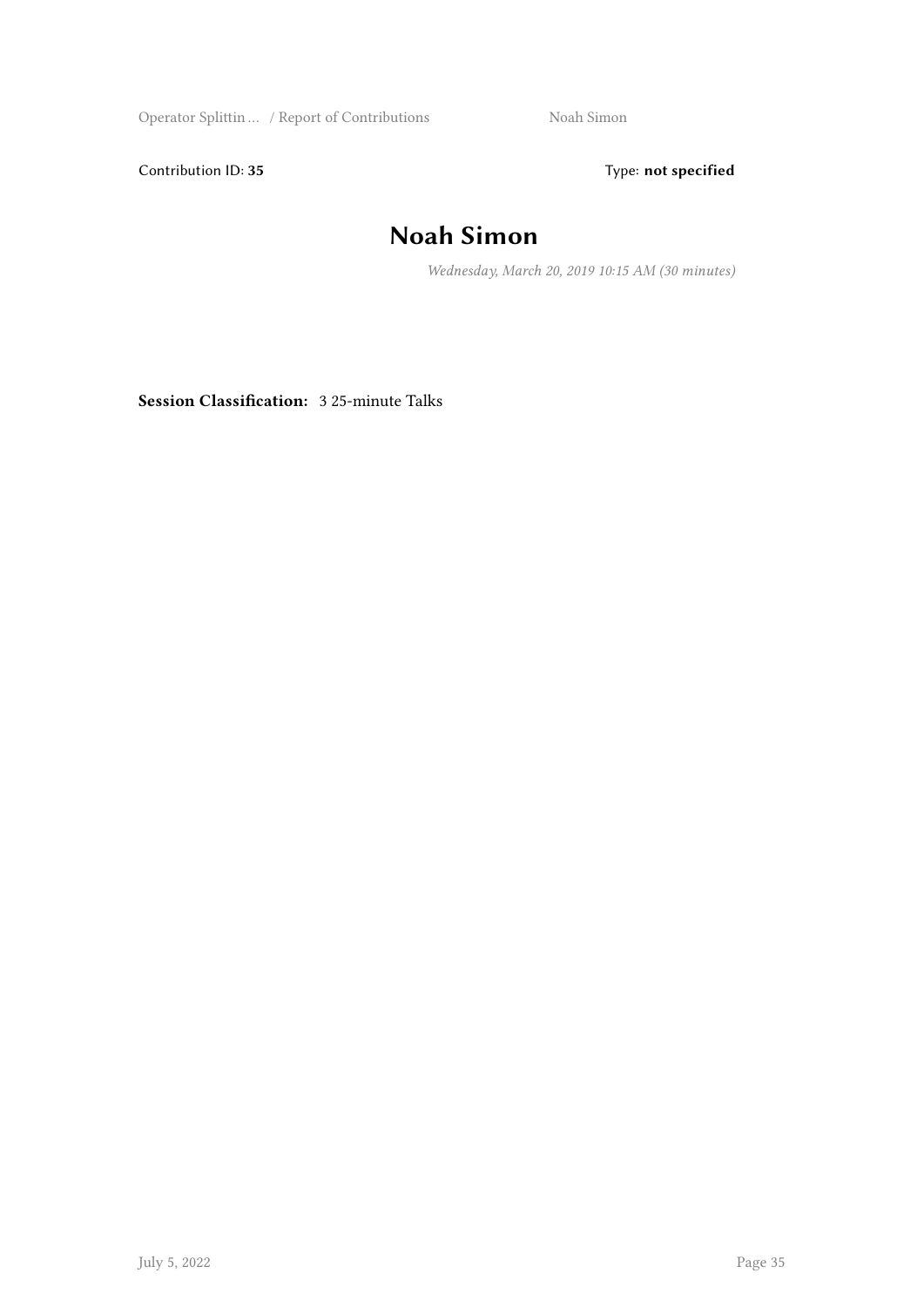Operator Splittin … / Report of Contributions Charles Epstein

Contribution ID: 36 Type: **not specified** 

## **Charles Epstein**

*Wednesday, March 20, 2019 3:00 PM (30 minutes)*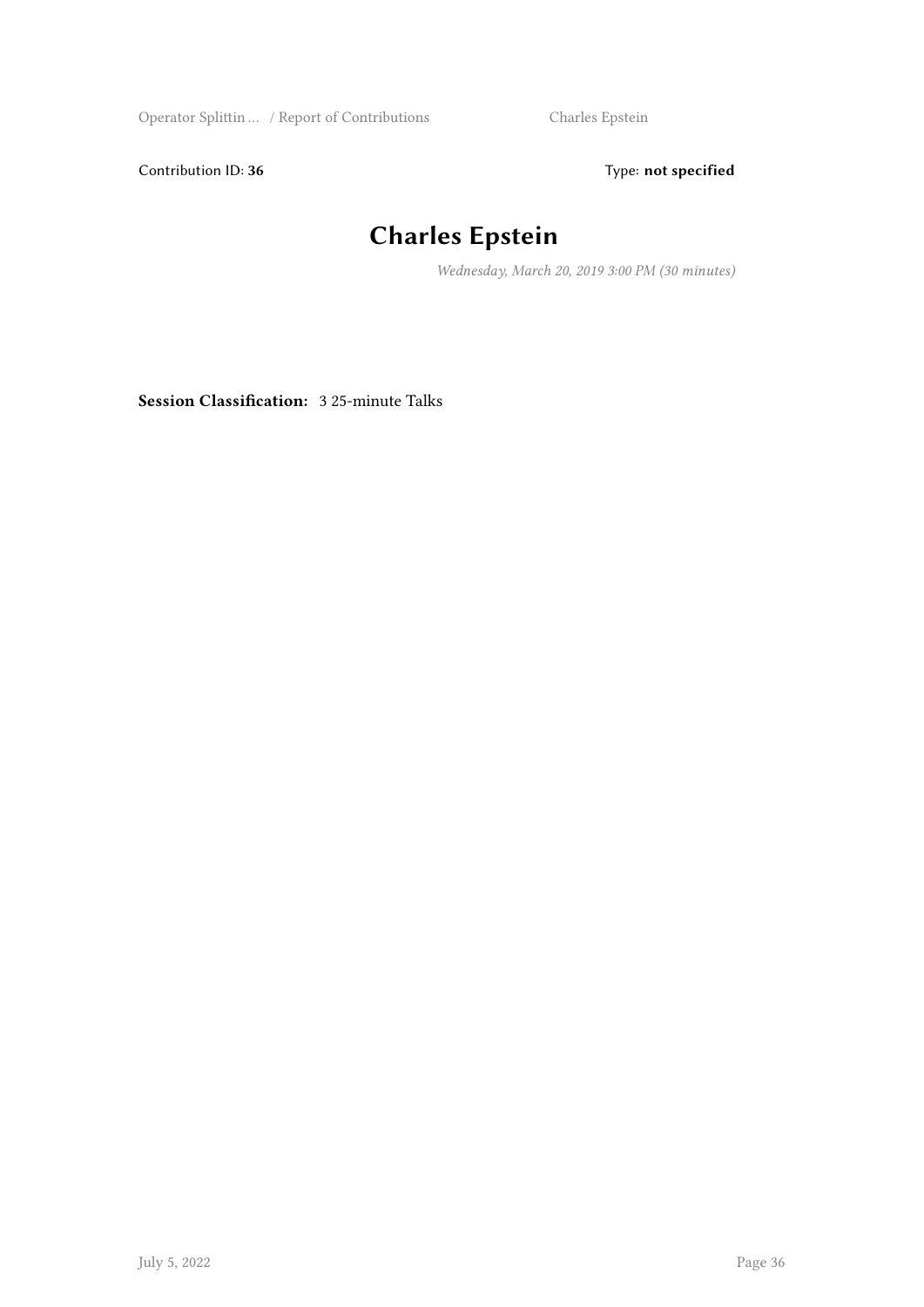Operator Splittin … / Report of Contributions Isao Yamada

Contribution ID: 37 Type: **not specified** 

#### **Isao Yamada**

*Wednesday, March 20, 2019 3:30 PM (30 minutes)*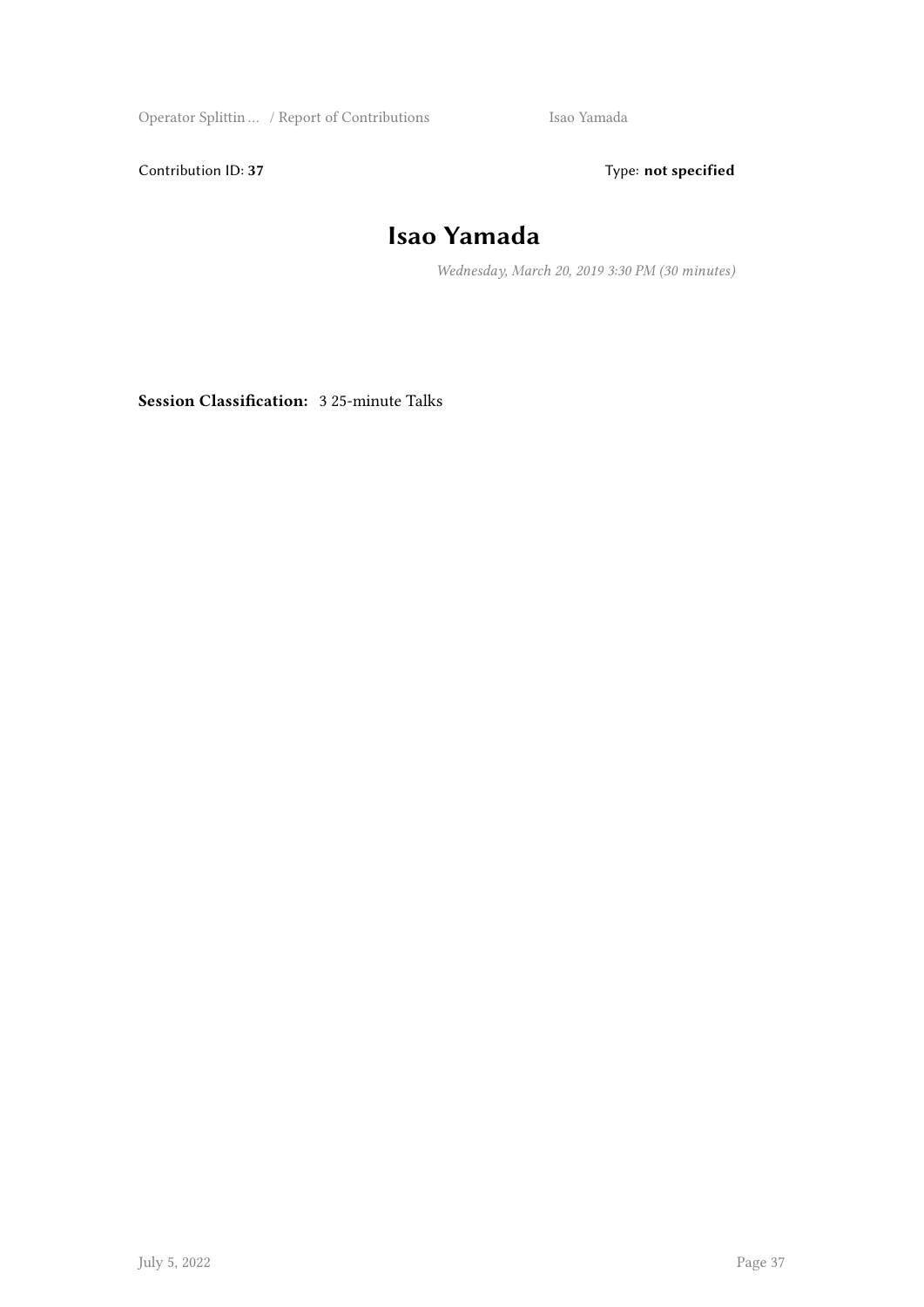Operator Splittin ... / Report of Contributions Maicon Marques Alves

Contribution ID: 38 Type: **not specified** 

## **Maicon Marques Alves**

*Wednesday, March 20, 2019 4:00 PM (30 minutes)*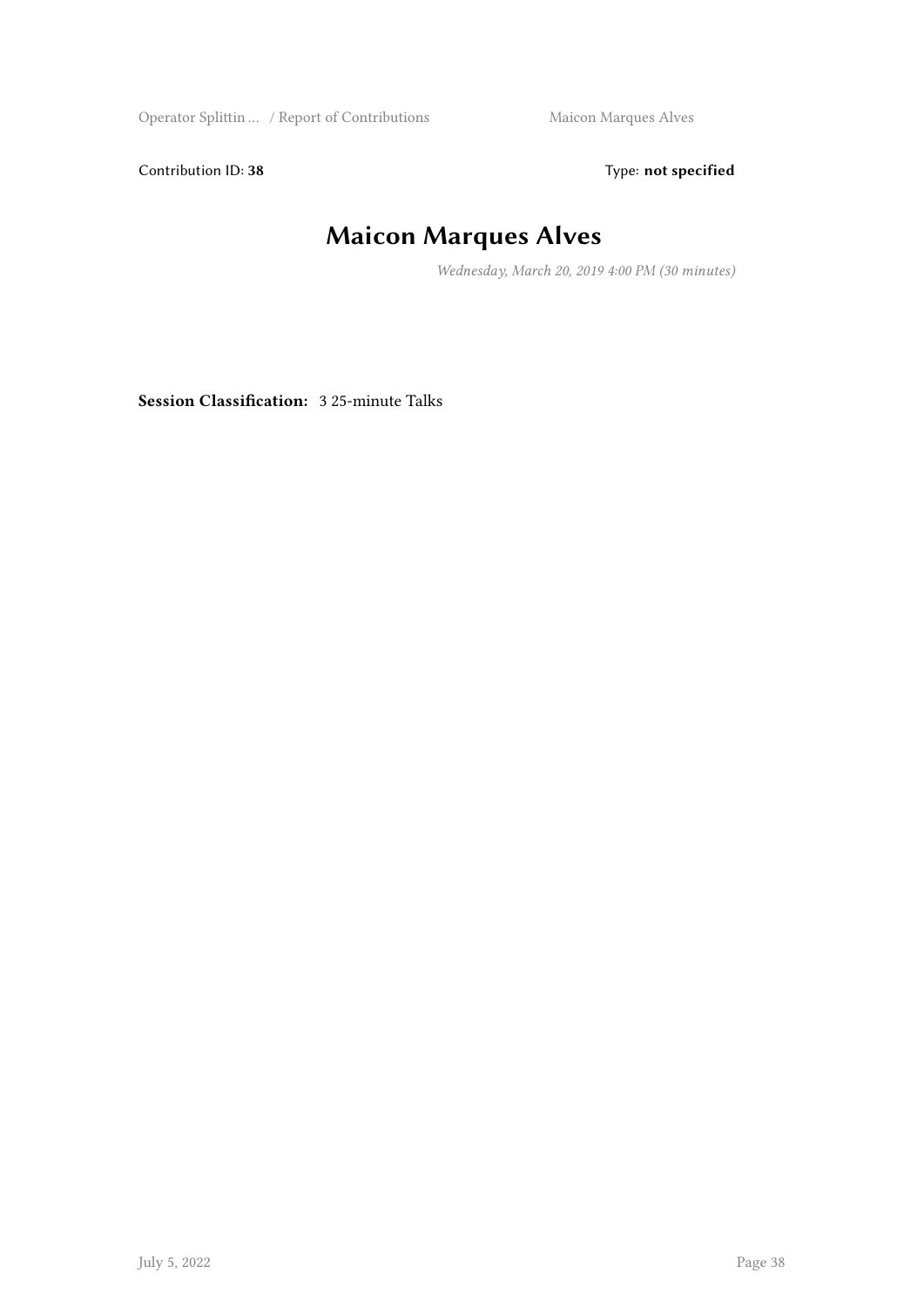Operator Splittin ... / Report of Contributions Radu Bot

Contribution ID: 39 Type: **not specified** 

#### **Radu Bot**

*Thursday, March 21, 2019 9:00 AM (30 minutes)*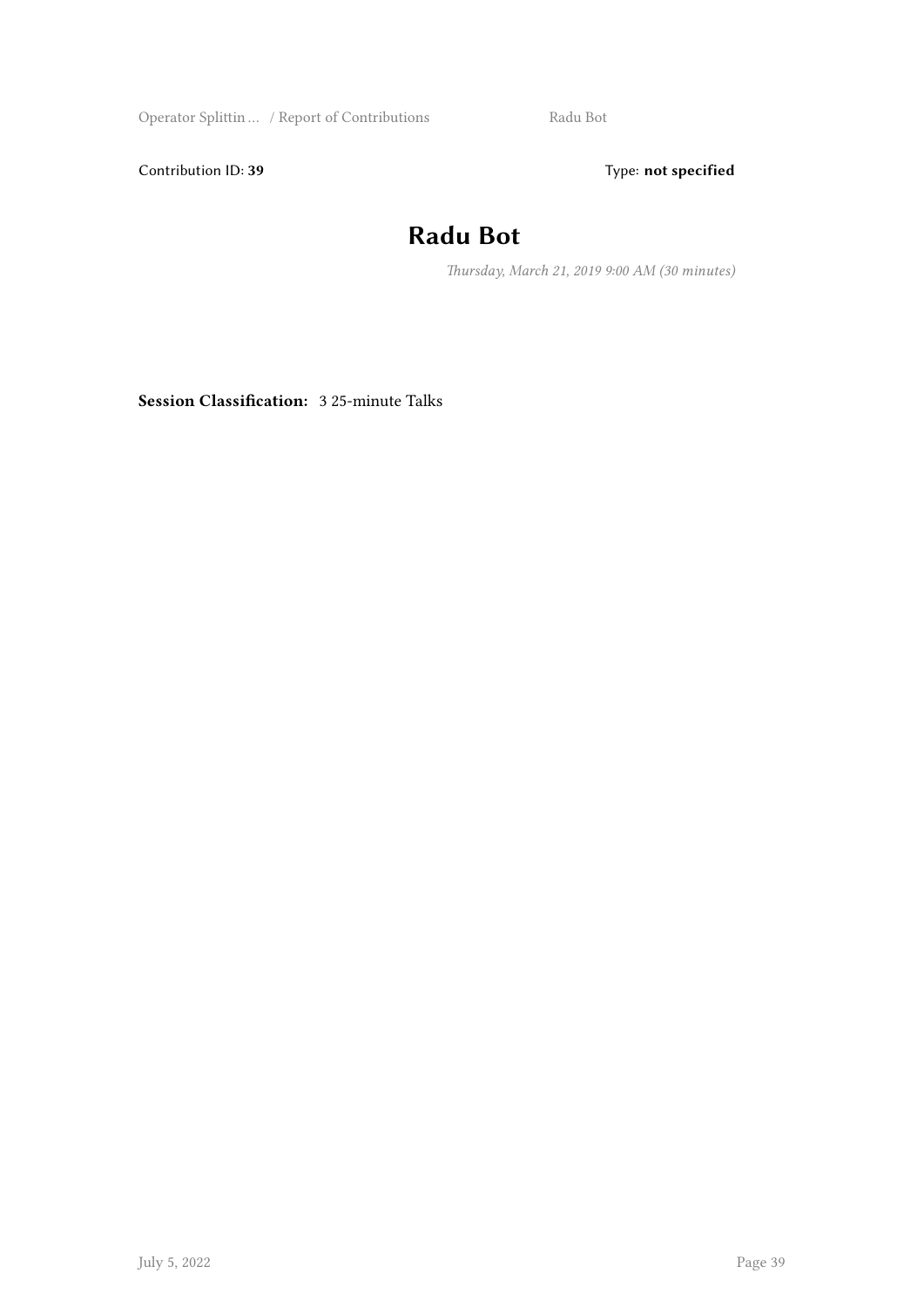Operator Splittin … / Report of Contributions Luis Briceño-Arias

Contribution ID: 40 **Type:** not specified

#### **Luis Briceño-Arias**

*Thursday, March 21, 2019 9:30 AM (30 minutes)*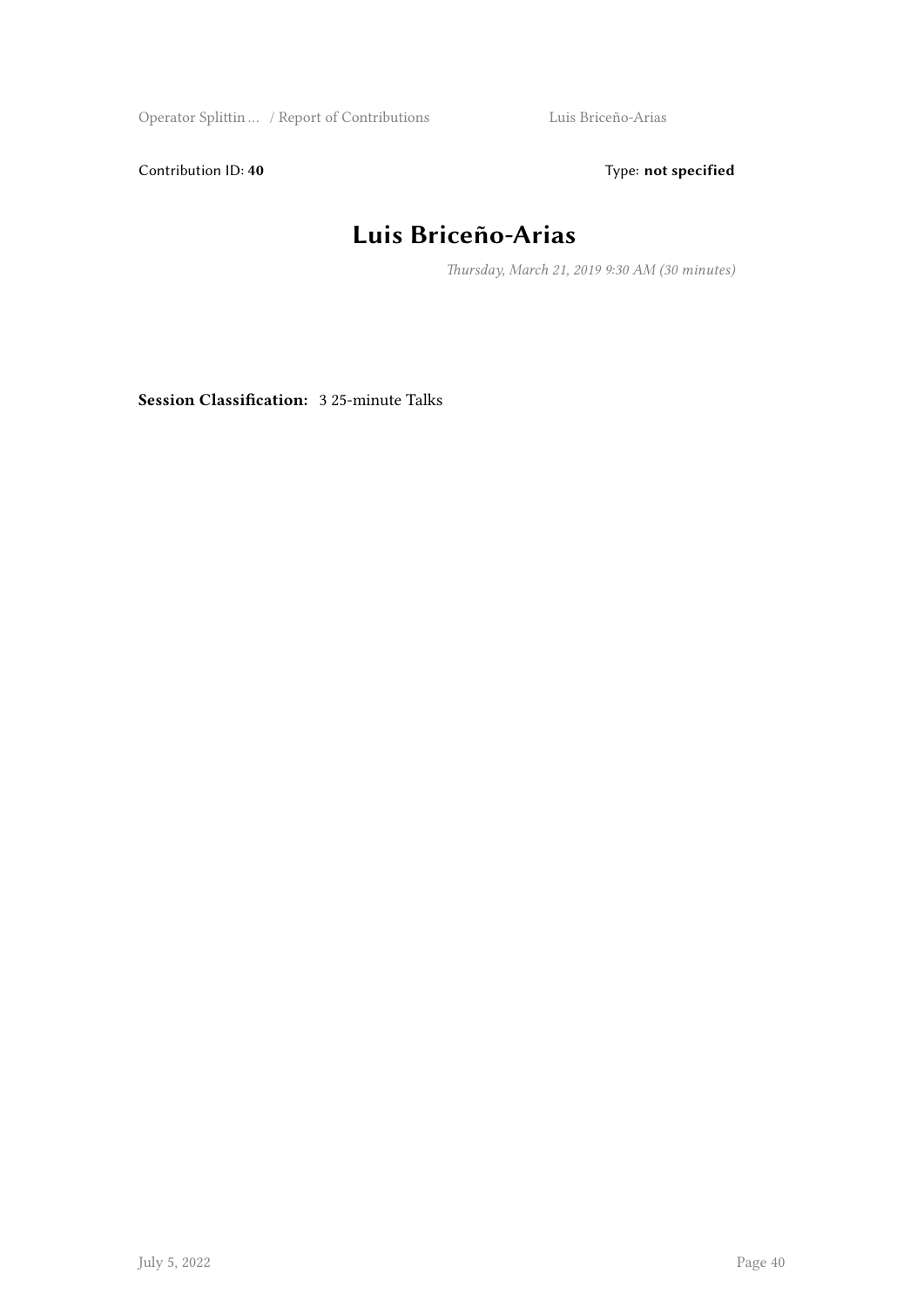Operator Splittin … / Report of Contributions Eric Chi

Contribution ID: 41 Type: **not specified** 

#### **Eric Chi**

*Thursday, March 21, 2019 10:00 AM (30 minutes)*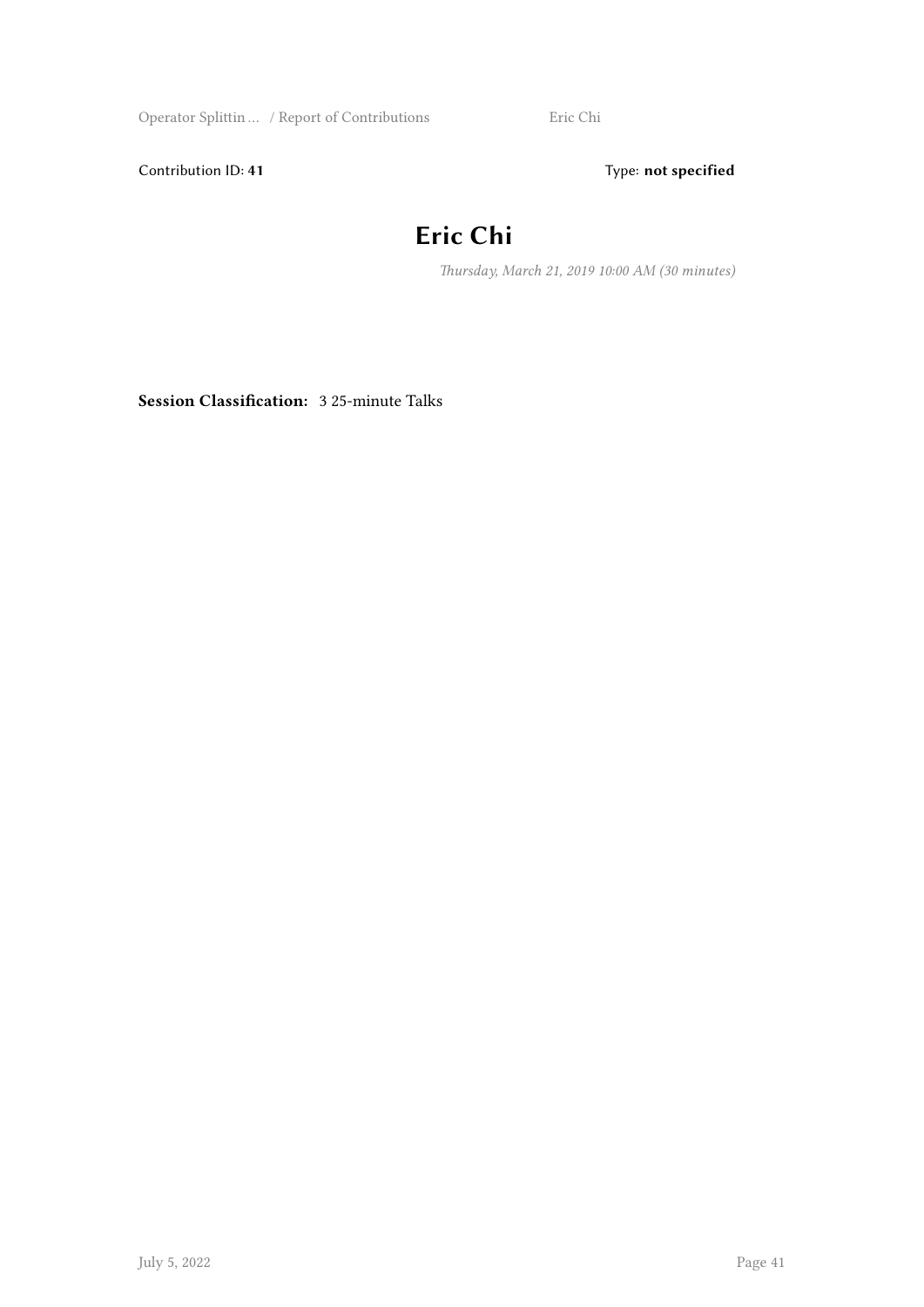Operator Splittin … / Report of Contributions Jonathan Eckstein

Contribution ID: 42 Type: **not specified** 

## **Jonathan Eckstein**

*Thursday, March 21, 2019 11:00 AM (30 minutes)*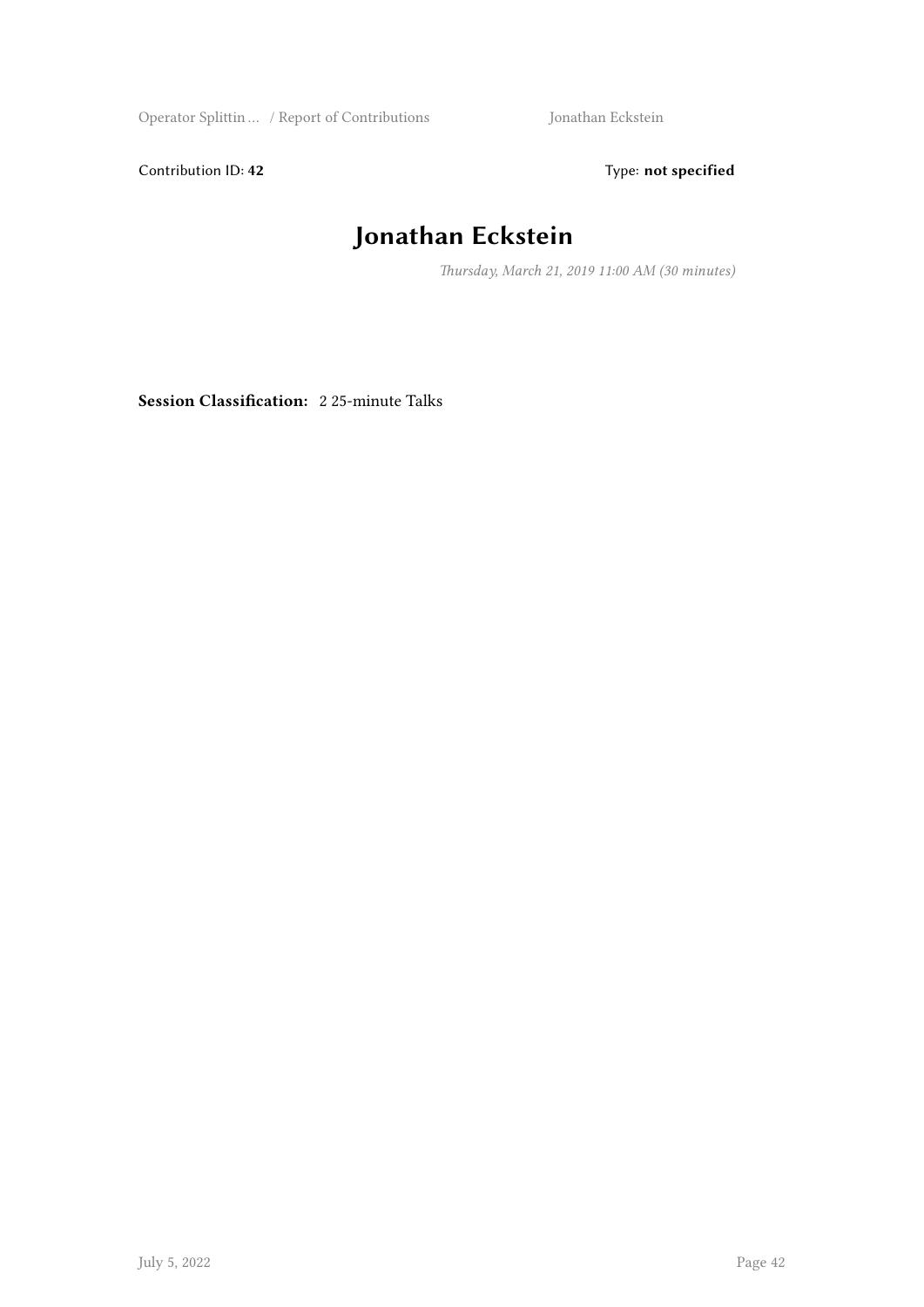Operator Splittin … / Report of Contributions Andreas Buja

Contribution ID: 43 Type: **not specified** 

### **Andreas Buja**

*Thursday, March 21, 2019 11:30 AM (30 minutes)*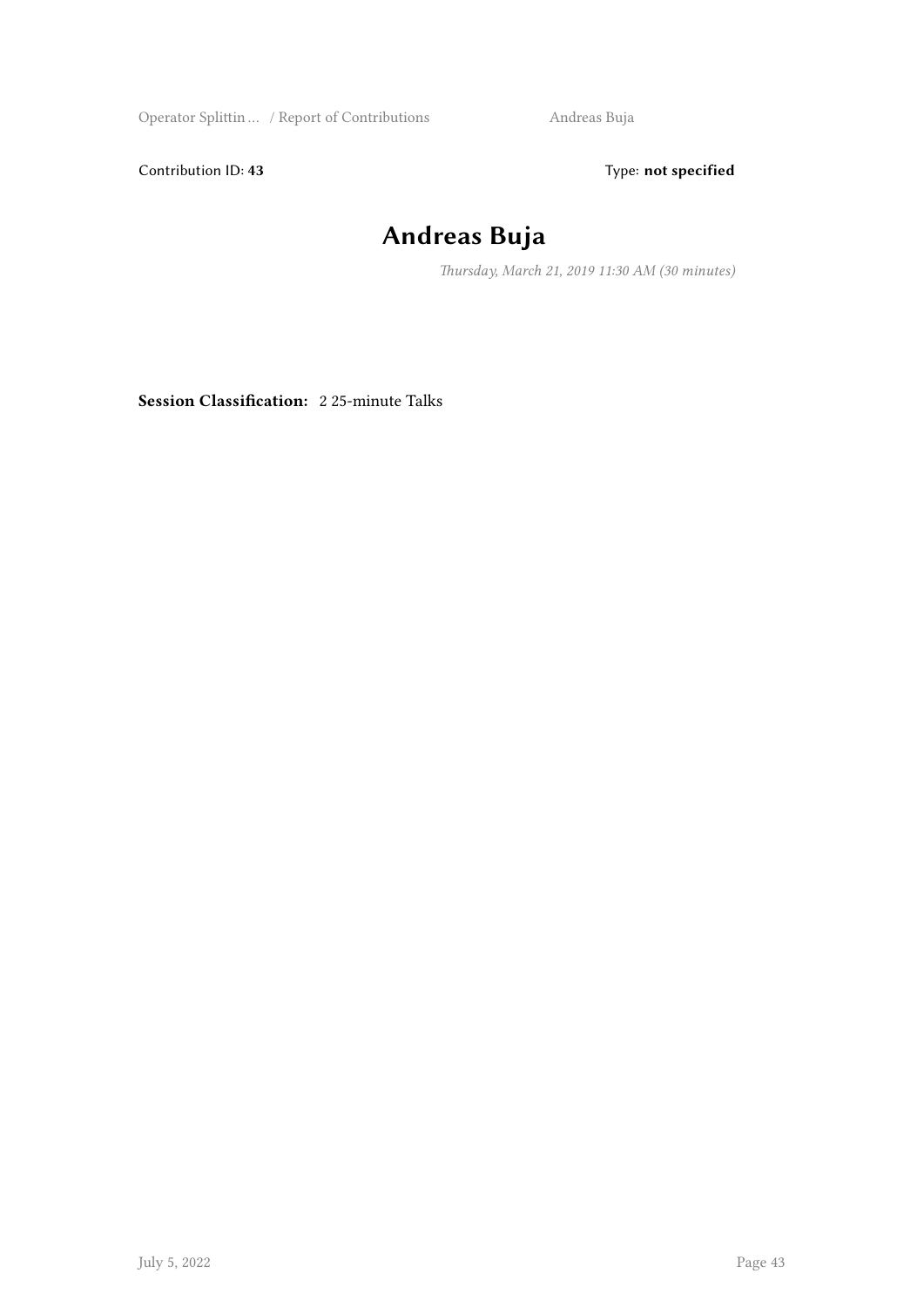Operator Splittin ... / Report of Contributions Marcello Pelillo

Contribution ID: 44 Type: **not specified** 

## **Marcello Pelillo**

*Thursday, March 21, 2019 3:00 PM (30 minutes)*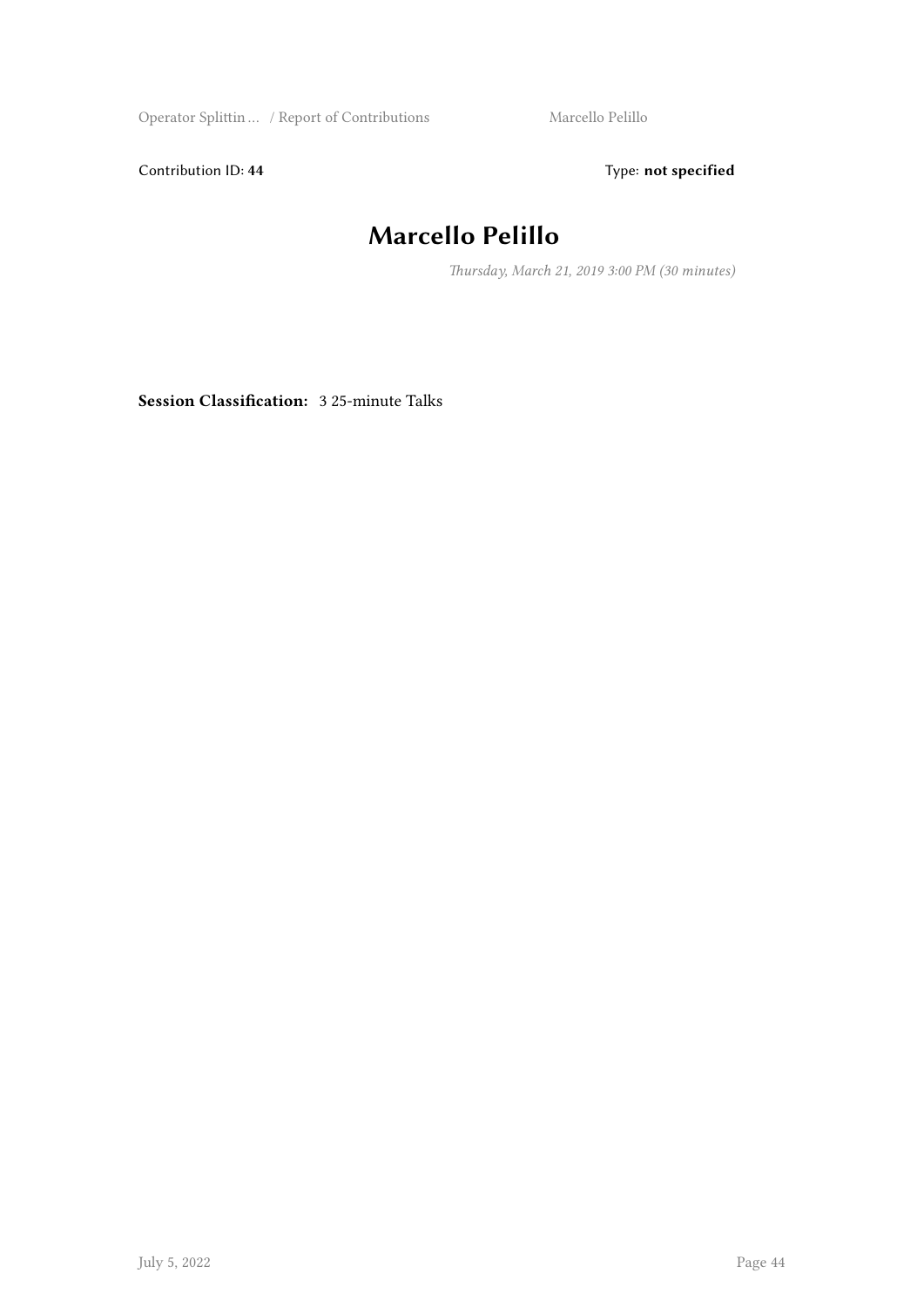Operator Splittin … / Report of Contributions Teemu Pennanen

Contribution ID: 45 Type: **not specified** 

#### **Teemu Pennanen**

*Thursday, March 21, 2019 3:30 PM (30 minutes)*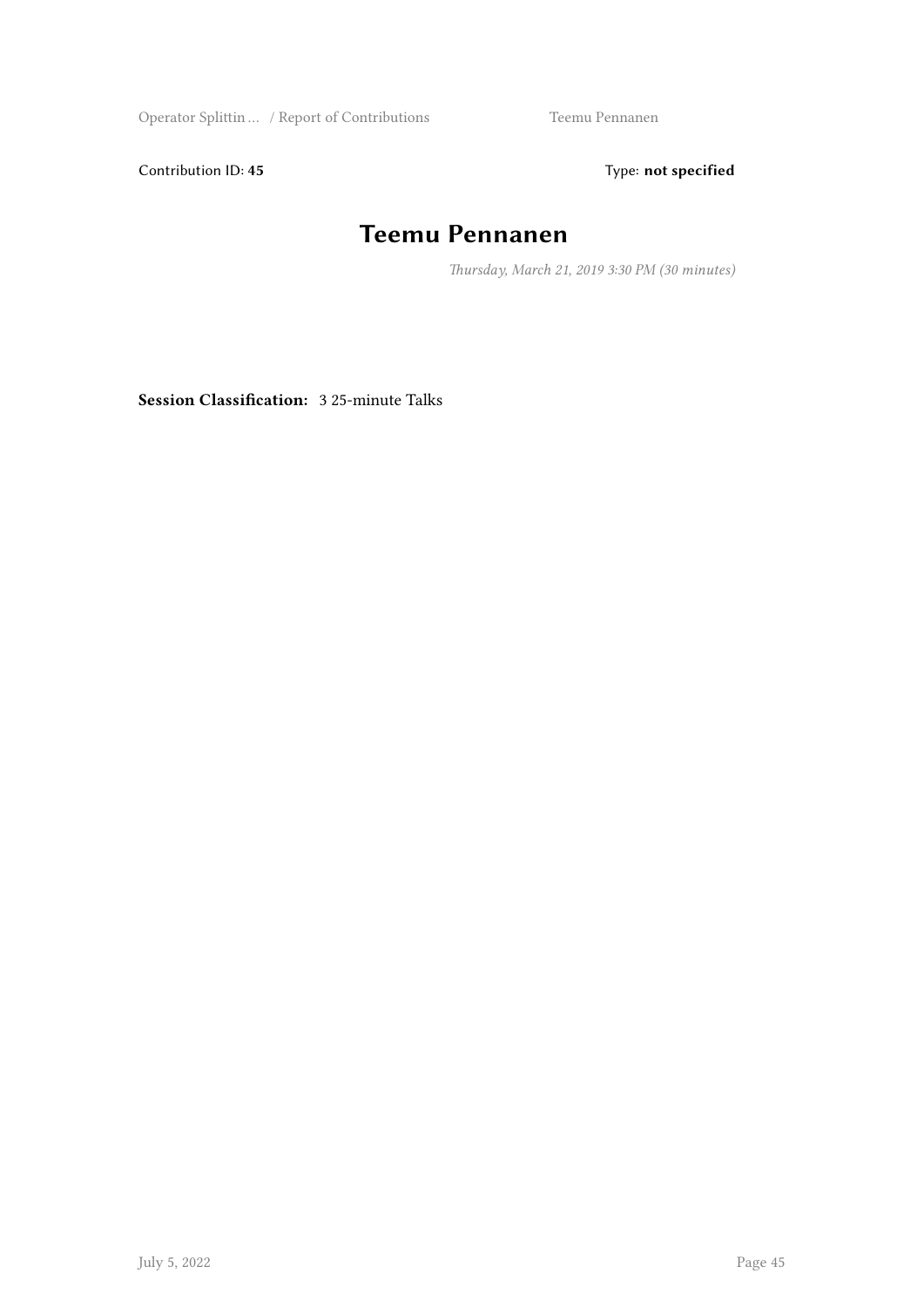Operator Splittin … / Report of Contributions Massimiliano Pontil

Contribution ID: 46 Type: **not specified** 

#### **Massimiliano Pontil**

*Thursday, March 21, 2019 4:00 PM (30 minutes)*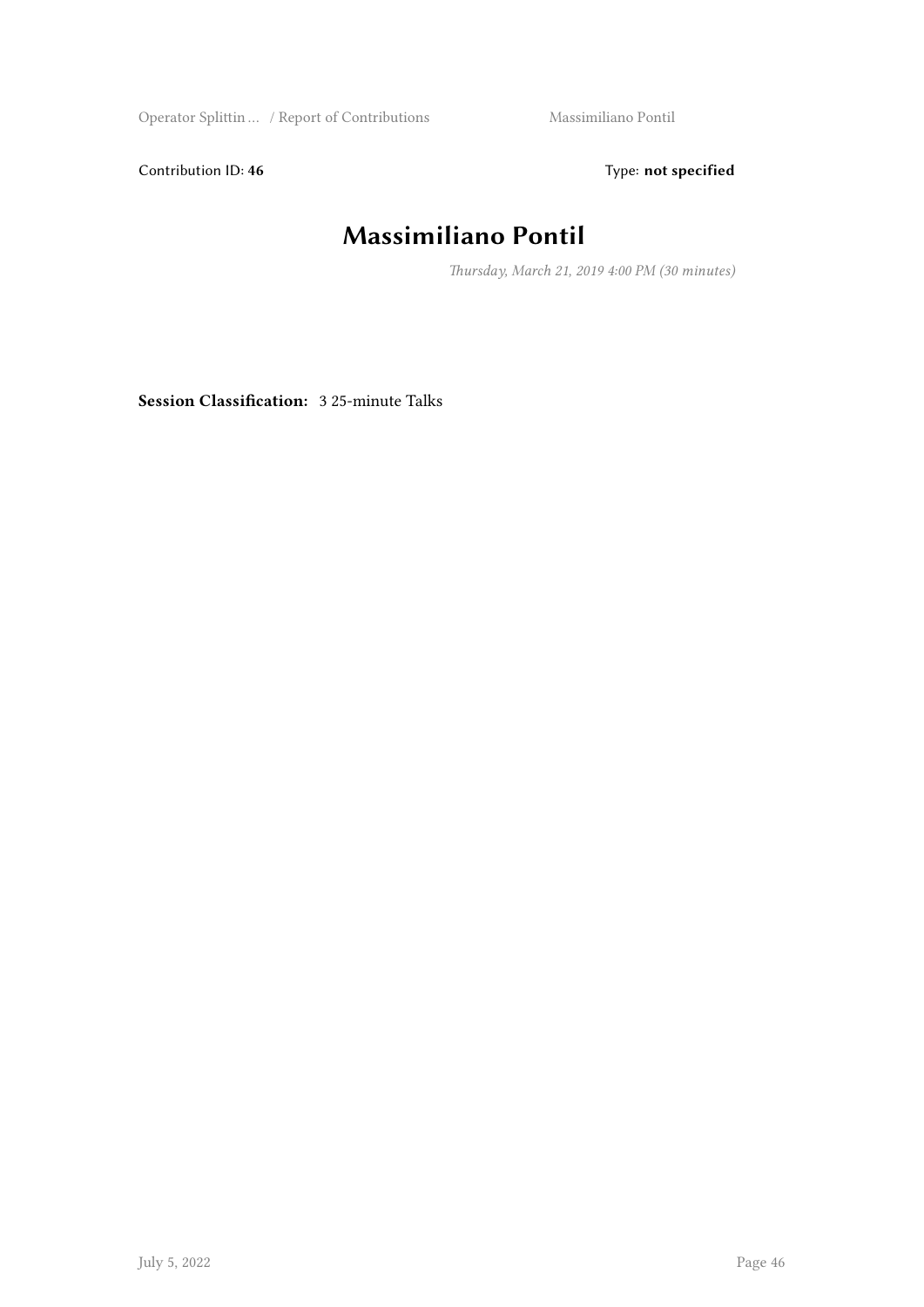Operator Splittin … / Report of Contributions Jean-Christophe Pesquet

Contribution ID: 47 Type: **not specified** 

## **Jean-Christophe Pesquet**

*Friday, March 22, 2019 9:00 AM (30 minutes)*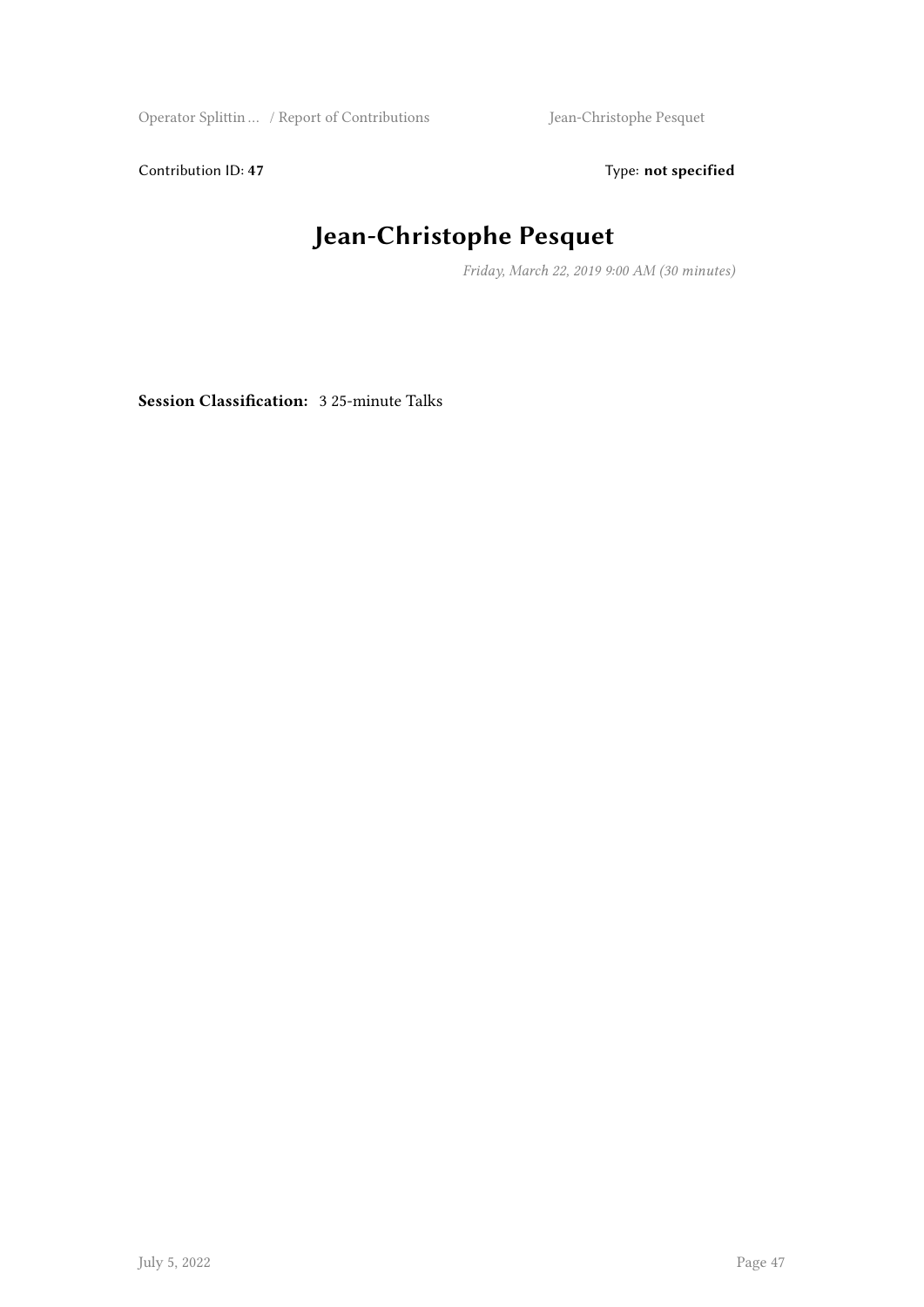Operator Splittin ... / Report of Contributions Aditya Mishra

Contribution ID: 48 Type: **not specified** 

#### **Aditya Mishra**

*Friday, March 22, 2019 9:30 AM (30 minutes)*